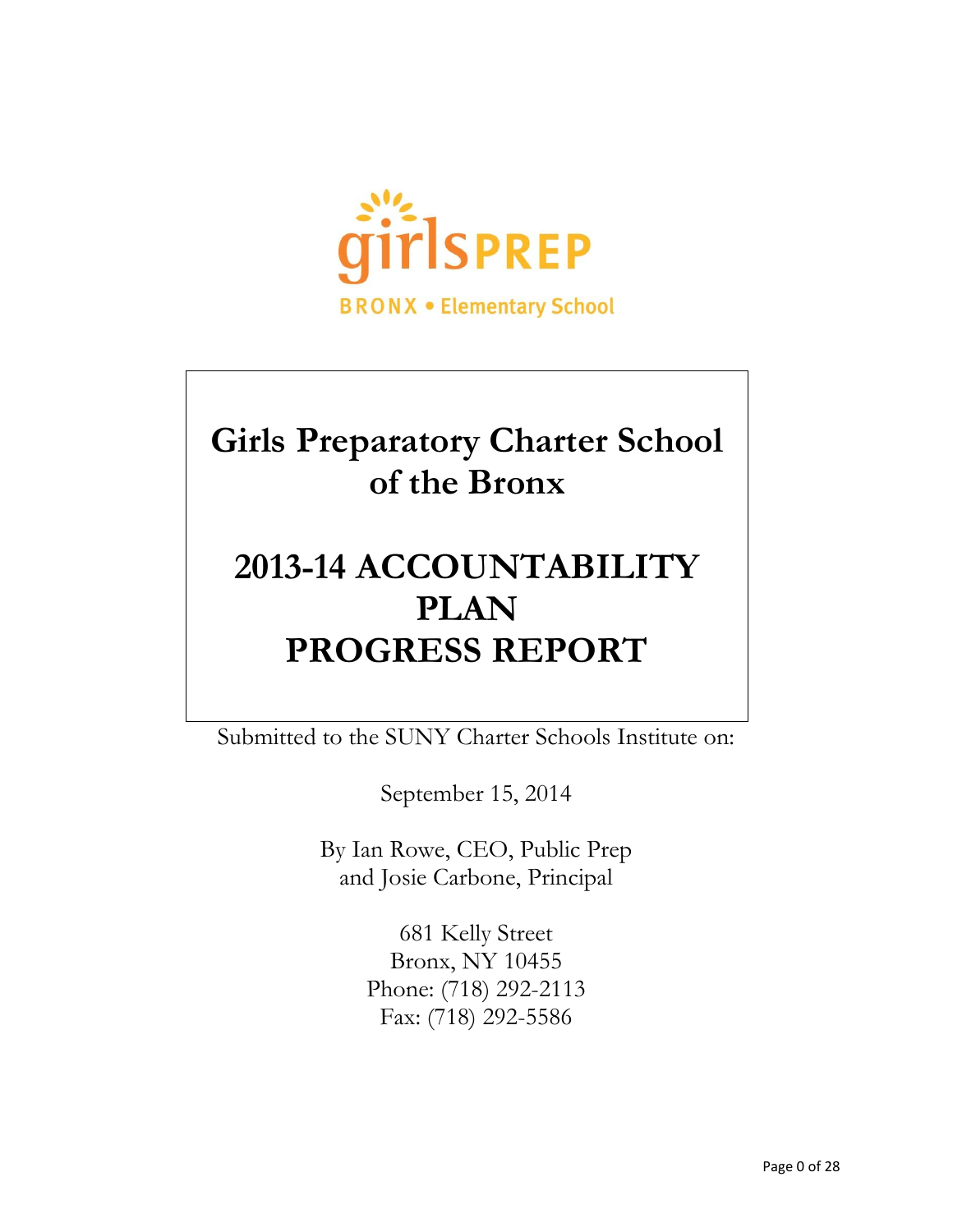David Nitkin, Ian Rowe, and Julie Jackson-Forsberg prepared the 2013-14 Accountability Plan Progress Report on behalf of the school's board of trustees:

| Trustee's Name   | <b>Board Position</b> |
|------------------|-----------------------|
| Boykin Curry IV  | Chair/President       |
| Lauren Frank     | Vice Chair            |
| Laura Weil       | Member                |
| Maria Zimmerman  | Member                |
| Nairobi Quinones | Parent Rep            |
| Nicole Greene    | Member                |
|                  |                       |
|                  |                       |
|                  |                       |
|                  |                       |
|                  |                       |
|                  |                       |
|                  |                       |
|                  |                       |
|                  |                       |

**Josie Carbone has served as the school leader since 2009.**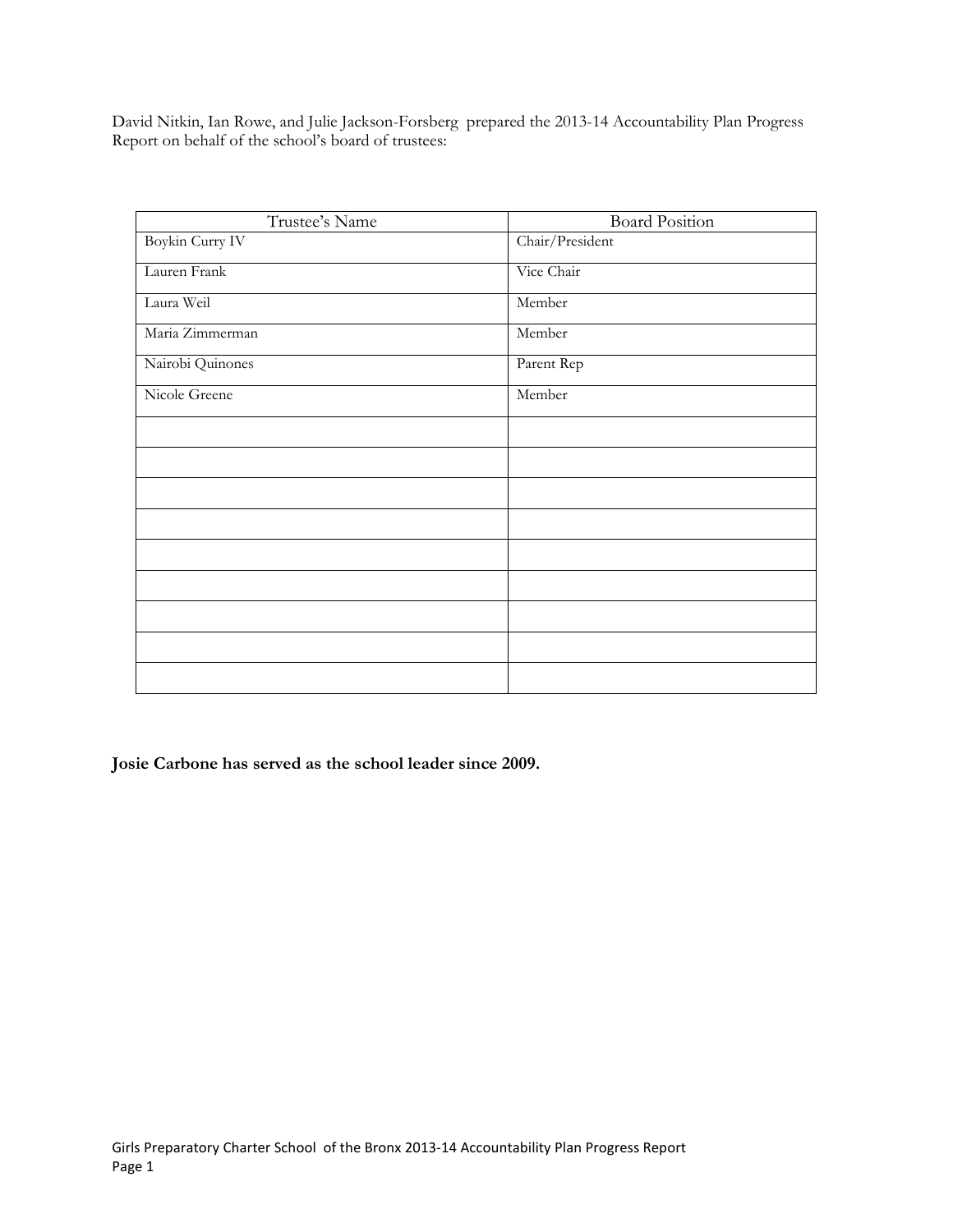## **INTRODUCTION**

Girls Prep Charter School of the Bronx (hereafter "Girls Prep Bronx" or "GPBX") opened its doors to 132 Kindergarten and 1st grade girls in August 2009. The school community and founders are committed to the belief that with freedom comes great responsibility to succeed; Girls Prep Bronx is structured for innovation and the flexibility to achieve that success.

The Girls Prep Bronx community lives by four core values: Scholarship, Merit, Sisterhood and Responsibility. We believe that we should consistently see students valuing merit and scholarship and teachers encouraging exploration, joy in learning, and persistence.

The Girls Prep Bronx community reinforces high expectations for behavior. Faculty and staff facilitate mediation and peer-to-peer conflict resolution to build every student's capacity to solve her problems through diplomacy and personal accountability. Programmatically, our social curriculum, "Second Step" and a schoolwide discipline system support student culture and discipline.

Key programs and processes at Girls Prep Bronx:

- A balanced education which emphasizes creativity and health alongside academic excellence. In addition to strong core academics, our girls excel in music, art, yoga, dance and physical education and embody school values such as sisterhood and responsibility.
- A comprehensive set of assessments are triangulated to meet the diverse learning needs of every child and to target specific students and specific skills using small groups, centers, and differentiation built into lessons.
- Our Principal is an instructional leader. She dedicates her time to supporting teachers and ensuring academic excellence. In addition, Instructional Specialists aid classroom teachers in providing the best instruction possible and in identifying and serving students with special needs.
- Two instructors are present in K-1 classrooms a fully certified Lead Teacher and a Fellow or Associate. This two-instructor model allows for increased individual attention and daily small group instruction. Our unique Fellows Program pairs new teachers with Lead Teachers for two years while they gain certification and experience. At the end of two years, Fellows are encouraged to apply to be Lead Teachers.
- Students with special needs and Individual Education Programs are supported through the school Student Support Team, a team of specialized educators that push in and pull out for SETTS, academic intervention, speech therapy, and counseling,
- Girls Prep Bronx is also supported by the Public Prep Network where the a five-person academic team supports instructional leadership and guides teachers and instructional specialists in better providing small group instruction and intervention.
- With twelve bi-lingual staff members, Girls Prep Bronx has school wide capacity to communicate and serve English Language Learners and families with a primary language other than English
- Students who are LEP are also supported by the ESL Specialists who provide push-in and pull-out instructional services.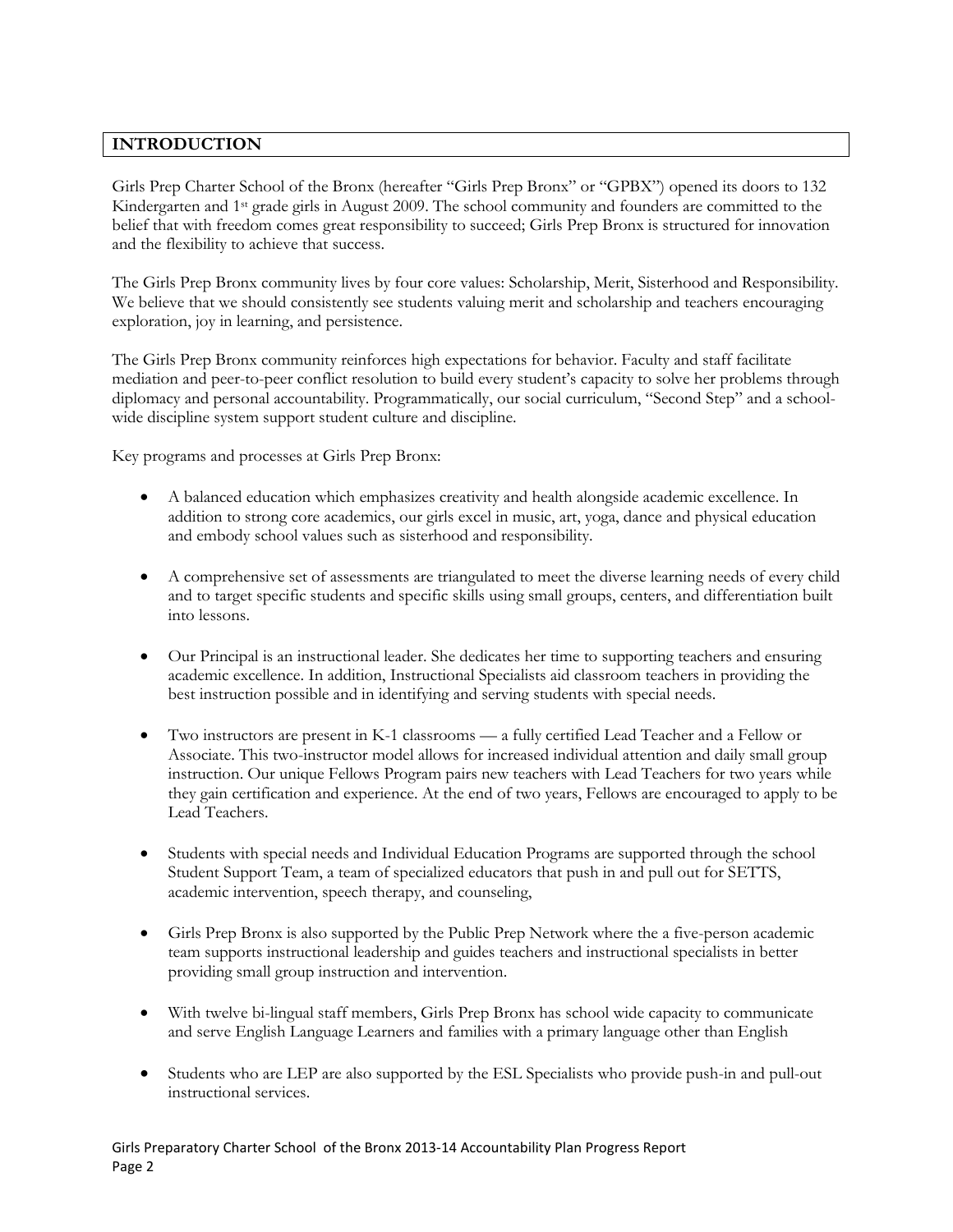| School<br>Year | K  |    | $\mathcal{D}$<br>∠ | 3  | 4  | C. | $\sigma$ | Ξ | 8 | $\Omega$ | 10 | 11 | 12 | Total |
|----------------|----|----|--------------------|----|----|----|----------|---|---|----------|----|----|----|-------|
| 2010-11        | 64 | 65 | 71                 |    |    |    |          |   |   |          |    |    |    | 202   |
| 2011-12        | 72 | 74 | 74                 | 73 |    |    |          |   |   |          |    |    |    | 293   |
| 2012-13        | 72 | 73 | 75                 | 74 | 73 |    |          |   |   |          |    |    |    | 367   |
| 2013-14        | 72 | 75 | 75                 | 72 | 75 | 76 |          |   |   |          |    |    |    | 445   |

## **School Enrollment by Grade Level and School Year**

## **ENGLISH LANGUAGE ARTS**

#### **Goal 1: English Language Arts**

Students will become proficient readers of the English language.

#### **Background**

Girls Prep Bronx uses the Readers and Writers Workshop model in conjunction with the Common Core State Standards (CCSS) as a foundation for planning and instruction. Each workshop period is approximately 45-55 minutes. Teachers use a lesson format that follows a predictable structure – Warm-Up, Teach, Try, Clarify – so that students know what to expect and what is expected of them at each part of the lesson.

Girls Prep Bronx students gain the benefits of the workshop model by learning to communicate in a positive and collaborative climate, apply knowledge through meaningful communication about what they have read, self-monitor through independent reading goals, and practice and master skills and standards by incorporating teacher and student feedback.

Teachers are trained and expected to monitor literacy growth using Fountas & Pinnell Guided Reading Program and Complete Writing Series and writing diagnostic tied to the units of instruction. Teachers also use regular interim assessments in grades 2-5 to monitor student performance and progress.

Girls Prep Bronx uses a variety of curricular resources in the workshop model including Recipe for Reading, a multi-sensory phonics program for kindergarten to second grade, the Complete Year in Reading and Writing series, and the Beebop series sets of leveled books.

Process Units in the workshop model follow a predictable structure that teaches through use to develop deep understanding. Each Unit includes Process, Strategy, Genre, and Conventions and is divided into four distinct stages that are based on the learning conditions outlined by the gradual release of responsibility from teacher to student:

- 1. Immersion: Students explore, notice, observe, and investigate a topic of study.
- 2. Identification: Students recognize, identify, name, and define what they will know by the end of the unit.
- 3. Guided Practice: Students experiment, try, find, and practice the skills and strategies being modeled so that they can work towards the goals of the unit.

Girls Preparatory Charter School of the Bronx 2013-14 Accountability Plan Progress Report Page 3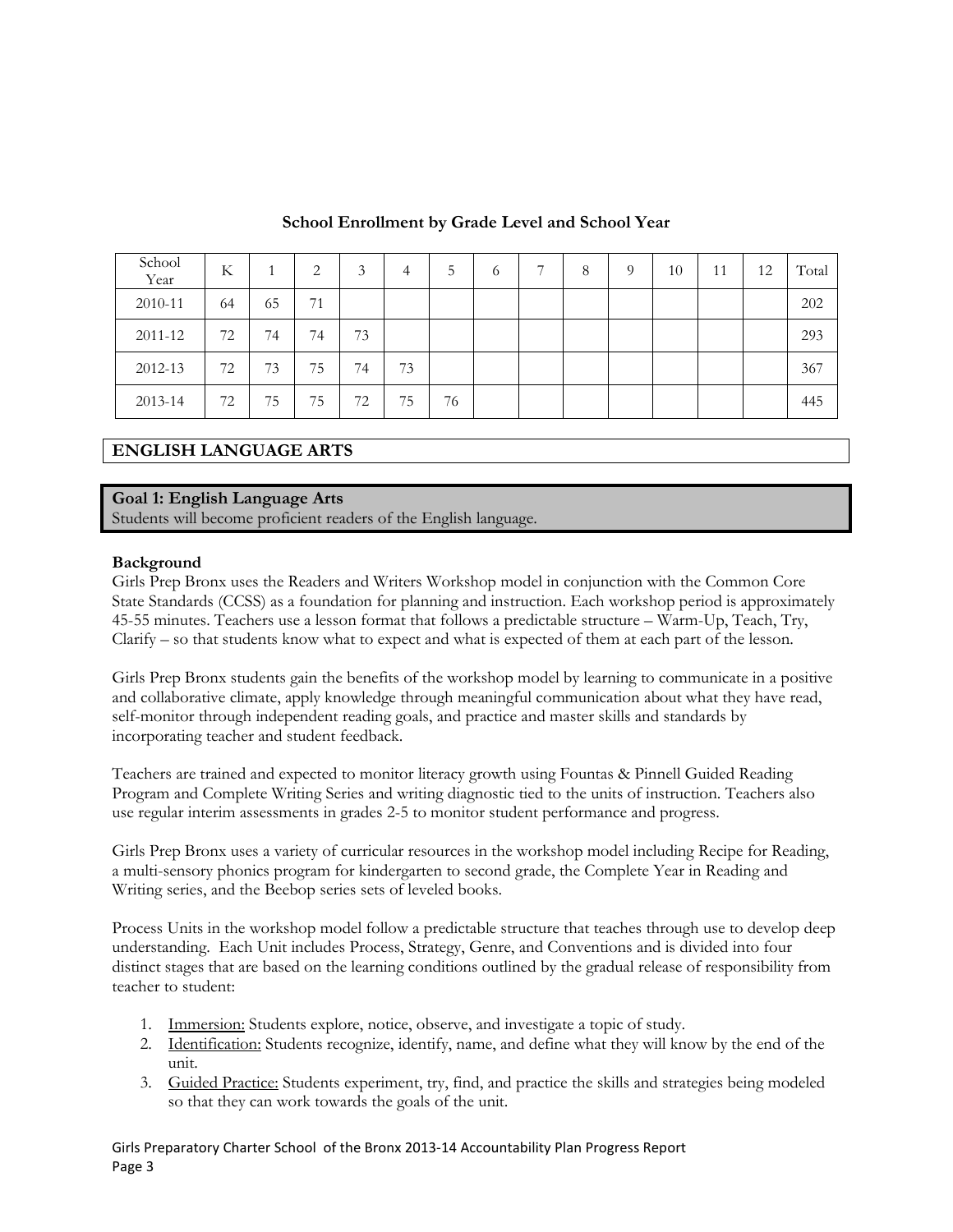4. Commitment: Students reflect on their learning and commit to using this knowledge in their future reading and writing.

While Girls Prep Bronx is committed to incorporating the programs that build strong foundations and embed higher order critical thinking, we also ensure rigor and high academic expectations through standardization and structure. For example, we have developed standardized practices for grading and evaluating student work as well as for small group instruction and Response to Intervention process and criteria. We also adopt standard best practices from our sister school Girls Prep Charter School of New York on an on-going basis.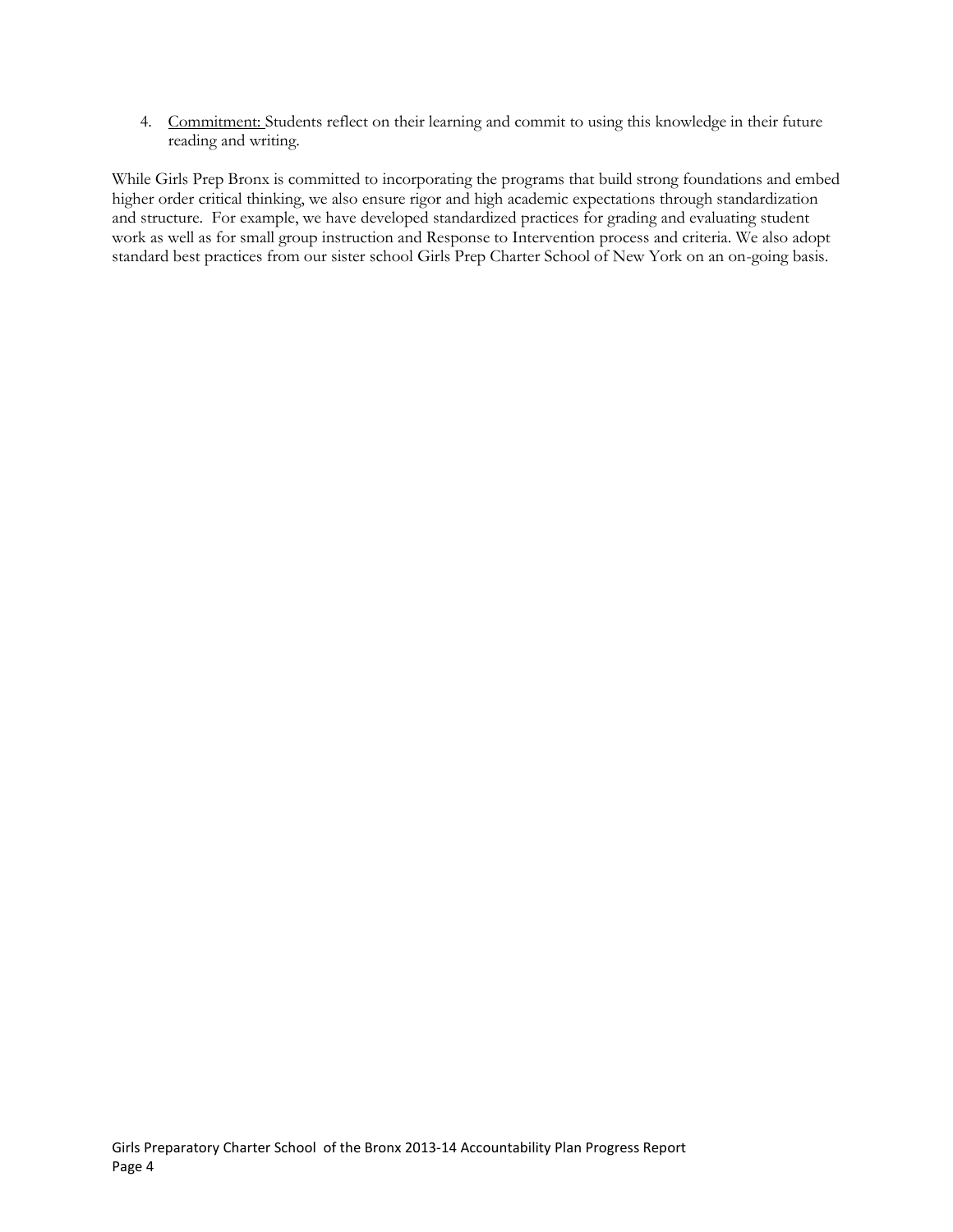## **Goal 1: Absolute Measure** Each year, 75 percent of all tested students enrolled in at least their second year will perform at proficiency on the New York State English language arts examination for grades 3-8.

## **Method**

The school administered the New York State Testing Program English language arts assessment to students in 3rd through 5<sup>th</sup> grade in April 2014. Each student's raw score has been converted to a gradespecific scaled score and a performance level.

The table below summarizes participation information for this year's test administration. The table indicates total enrollment and total number of students tested. It also provides a detailed breakdown of those students excluded from the exam. Note that this table includes all students according to grade level, even if they have not enrolled in at least their second year.

| Grade | Total  |           | Not Tested <sup>1</sup> |        |           |  |  |
|-------|--------|-----------|-------------------------|--------|-----------|--|--|
|       | Tested | IEP       | ELL                     | Absent | Enrolled  |  |  |
| 3     | 72     |           |                         |        | 72        |  |  |
|       | 75     |           |                         |        | 75        |  |  |
| 5     | 75     |           |                         |        | 76        |  |  |
| 6     | N/A    | N/A       | N/A                     | N/A    | N/A       |  |  |
|       | N/A    | $\rm N/A$ | N/A                     | N/A    | $\rm N/A$ |  |  |
| 8     | N/A    | N/A       | N/A                     | N/A    | N/A       |  |  |
| All   | 222    |           |                         |        | 223       |  |  |

#### **2013-14 State English Language Arts Exam Number of Students Tested and Not Tested**

<sup>&</sup>lt;sup>1</sup> Students exempted from this exam according to their Individualized Education Program (IEP), because of English Language Learners (ELL) status, or absence for at least some part of the exam.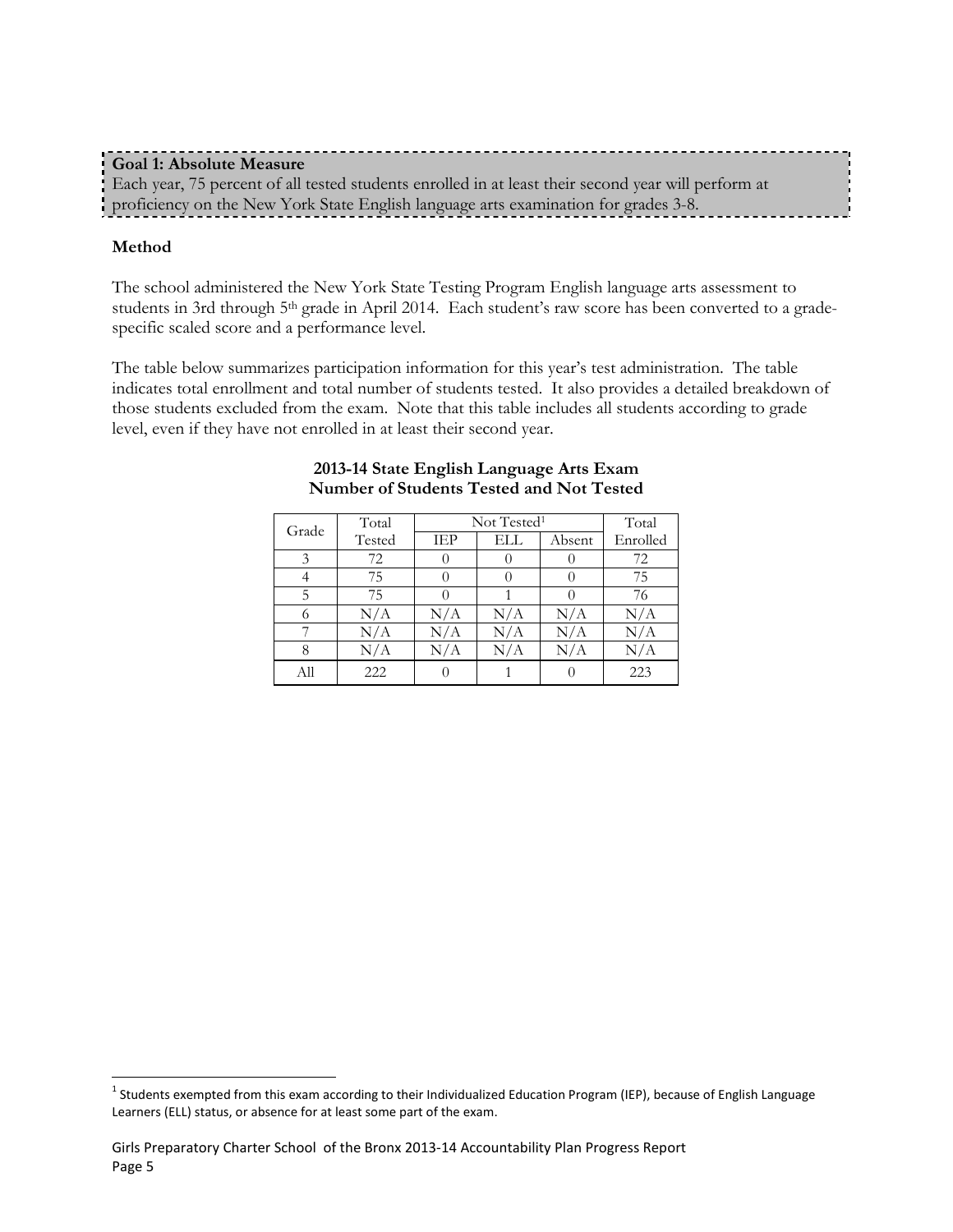#### **Results**

30.7% of Girls Prep Bronx students enrolled in at least their second year were proficient on the NYS English language arts examination.

| Grades | All Students |                  | Enrolled in at least their<br>Second Year |                  |  |
|--------|--------------|------------------|-------------------------------------------|------------------|--|
|        | Percent      | Number<br>Tested | Percent                                   | Number<br>Tested |  |
| 3      | 27.8%        | 72               | 28.6%                                     | 70               |  |
| 4      | $30.7\%$     | 75               | $30.2\%$                                  | 63               |  |
| 5      | $30.7\%$     | 75               | $33.3\%$                                  | 57               |  |
| 6      | N/A          | N/A              | N/A                                       | N/A              |  |
| 7      | N/A          | N/A              | N/A                                       | N/A              |  |
| 8      | N/A          | N/A              | N/A                                       | N/A              |  |
| All    | 29.6%        | 222              | $30.7\%$                                  | 190              |  |

#### **Performance on 2013-14 State English Language Arts Exam By All Students and Students Enrolled in At Least Their Second Year**

## **Evaluation**

Girls Prep Bronx did not meet the accountability measure of 75 percent of students enrolled in at least their second year achieving proficiency. However, as the data in the following sections demonstrates, Girls Prep Bronx students made significant growth, and also outperformed their host district. Accordingly, we believe the data indicates that Girls Prep is on a predictive path to meeting the goal of 75 percent proficiency in the future.

## **Additional Evidence**

The below table indicates that the percentage of students in at least their second year achieving proficiency increased by 4.0% from 2012-13 to 2013-14.

|       |                       | Percent of Students Enrolled in At Least Their Second Year |          |                  |          |                  |  |  |
|-------|-----------------------|------------------------------------------------------------|----------|------------------|----------|------------------|--|--|
|       | Achieving Proficiency |                                                            |          |                  |          |                  |  |  |
| Grade | 2011-12               |                                                            | 2012-13  |                  |          | 2013-14          |  |  |
|       | Percent               | Number<br>Tested                                           | Percent  | Number<br>Tested | Percent  | Number<br>Tested |  |  |
| 3     | $31.3\%$              | 64                                                         | $29.0\%$ | 69               | 28.6%    | 70               |  |  |
| 4     | N/A                   | N/A                                                        | $24.2\%$ | 66               | $30.2\%$ | 63               |  |  |
| 5     | N/A                   | N/A                                                        | N/A      |                  | 33.3%    | 57               |  |  |
| 6     | N/A                   | N/A                                                        | N/A      |                  | N/A      | N/A              |  |  |
| 7     | N/A                   | N/A                                                        | N/A      |                  | N/A      | N/A              |  |  |
| 8     | N/A                   | N/A                                                        | N/A      | $\Omega$         | N/A      | N/A              |  |  |
| All   | 31.3%                 | 64                                                         | 26.7%    | 135              | $30.7\%$ | 190              |  |  |

## **English Language Arts Performance by Grade Level and School Year**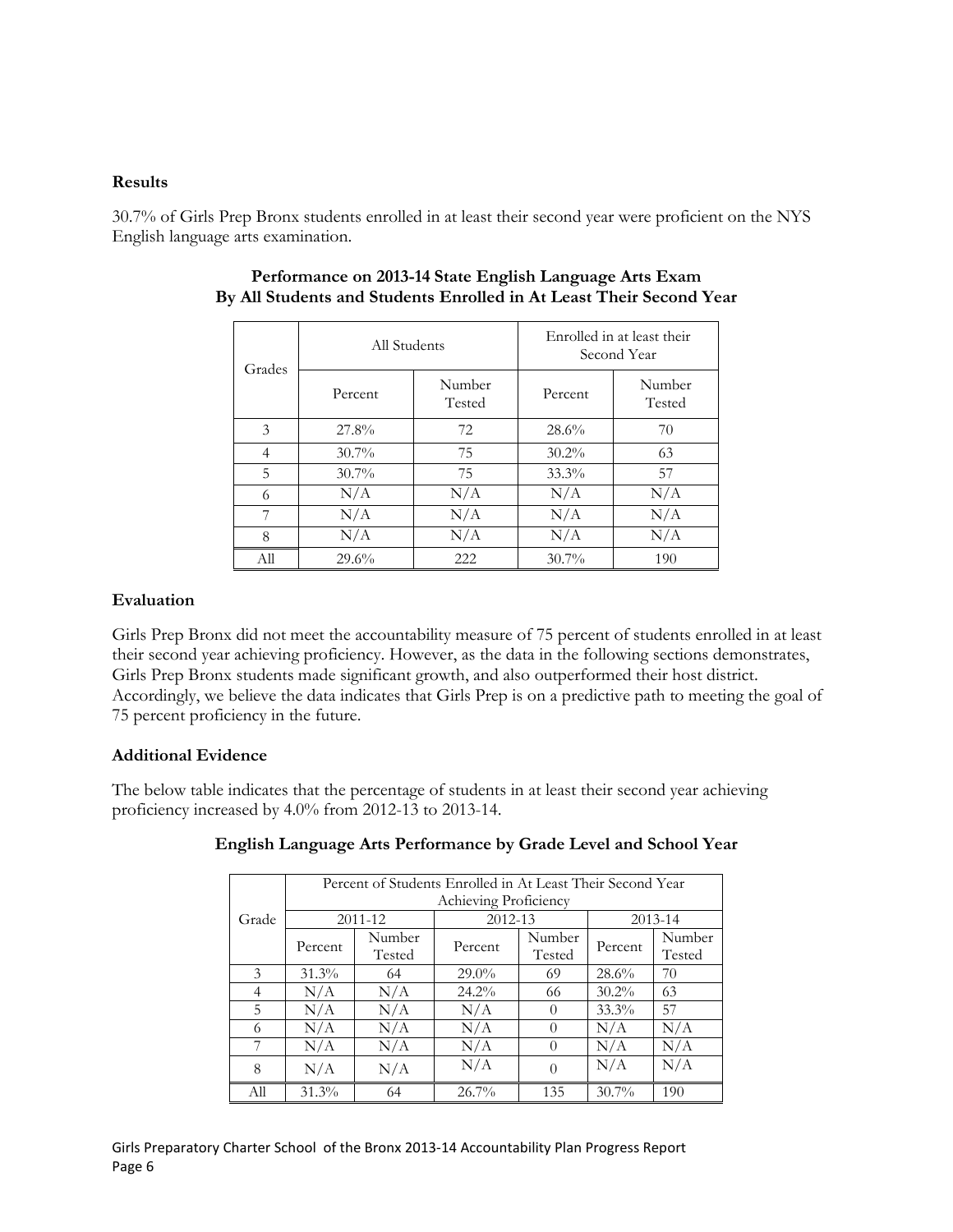## **Goal 1: Absolute Measure**

Each year, the school's aggregate Performance Level Index (PLI) on the State English language arts exam will meet the Annual Measurable Objective (AMO) set forth in the state's NCLB accountability system.

## **Method**

The federal No Child Left Behind law holds schools accountable for making annual yearly progress towards enabling all students to be proficient. As a result, the state sets an AMO each year to determine if schools are making satisfactory progress toward the goal of proficiency in the state's learning standards in English language arts. To achieve this measure, all tested students must have a Performance Level Index (PLI) value that equals or exceeds the 2013-14 English language arts AMO of 89. The PLI is calculated by adding the sum of the percent of all tested students at Levels 2 through 4 with the sum of the percent of all tested students at Levels 3 and 4. Thus, the highest possible PLI is 200.<sup>2</sup>

## **Results**

Girls Prep Bronx's performance index for English language arts was 108 in the 2013-14 school year. This exceeds the AMO of 89.

| Number in | Percent of Students at Each Performance Level |                               |     |  |        |  |       |          |     |
|-----------|-----------------------------------------------|-------------------------------|-----|--|--------|--|-------|----------|-----|
| Cohort    | Level 1                                       | Level 2<br>Level 3<br>Level 4 |     |  |        |  |       |          |     |
|           | $22\%$                                        |                               | 48% |  | $22\%$ |  | $8\%$ |          |     |
|           |                                               |                               |     |  |        |  |       |          |     |
|           | PI                                            | $=$                           | 48  |  | 22     |  |       |          | 78  |
|           |                                               |                               |     |  | 22     |  |       | $\equiv$ | 30  |
|           |                                               |                               |     |  |        |  | PLI   |          | 108 |

**English Language Arts 2013-14 Performance Level Index (PLI)** 

## **Evaluation**

GPCSNY exceeded the Annual Measurable Objective by 19 points in 2013-14.

## **Goal 1: Comparative Measure**

Each year, the percent of all tested students who are enrolled in at least their second year and performing at proficiency on the state English language arts exam will be greater than that of all students in the same tested grades in the local school district.

## **Method**

A school compares tested students enrolled in at least their second year to all tested students in the surrounding public school district. Comparisons are between the results for each grade in which the

  $^2$  In contrast to SED's Performance Index, the PLI does not account for year-to-year growth toward proficiency.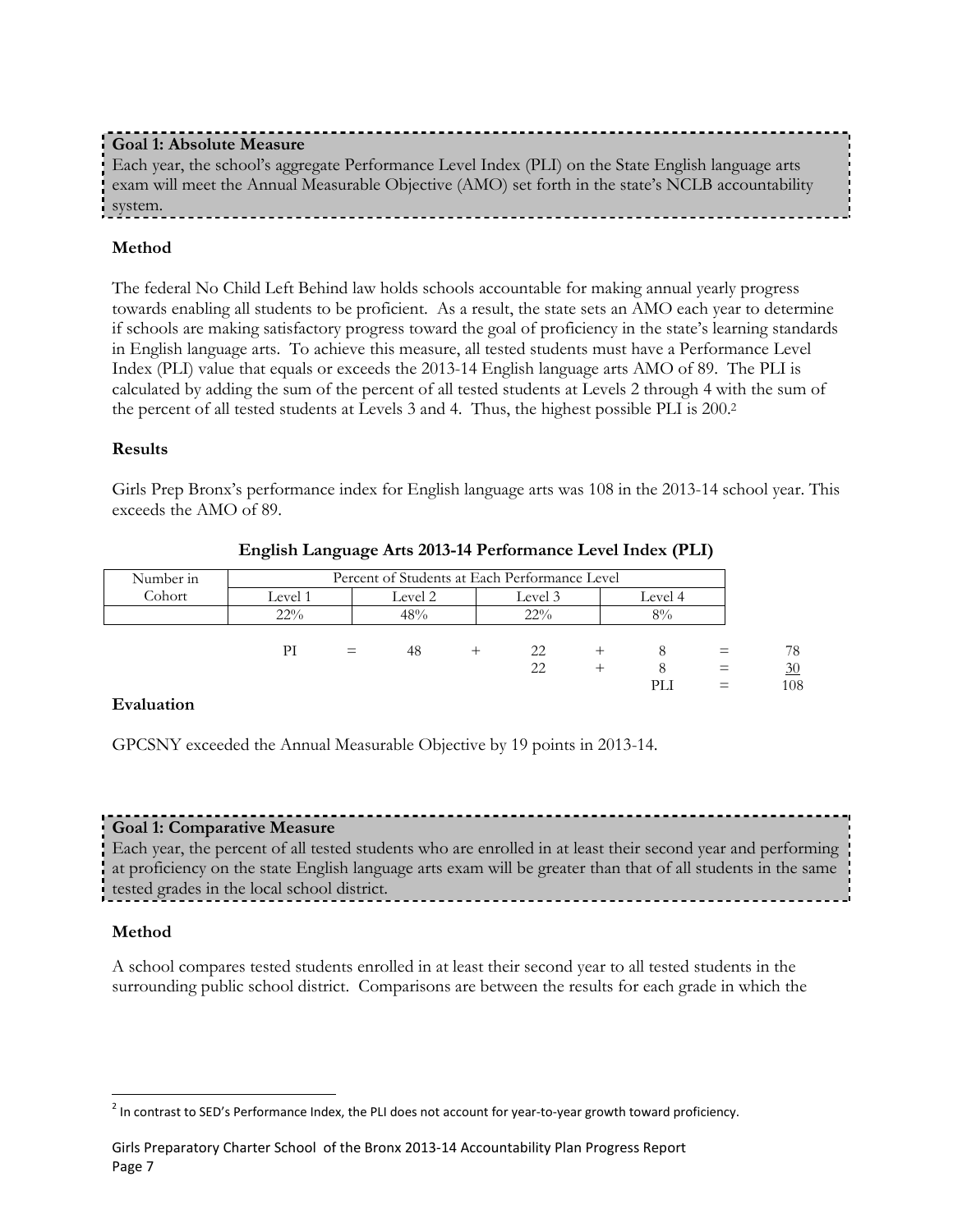school had tested students in at least their second year at the school and the total result for all students at the corresponding grades in the school district. 3

#### **Results**

Students enrolled in at least their second year at Girls Prep Bronx outperformed those in their host district, NYC Community District 8.

|               |          | Percent of Students at Proficiency                          |                       |                  |  |  |  |  |  |
|---------------|----------|-------------------------------------------------------------|-----------------------|------------------|--|--|--|--|--|
| Grade         |          | Charter School Students<br>In At Least 2 <sup>nd</sup> Year | All District Students |                  |  |  |  |  |  |
|               | Percent  | Number<br>Tested                                            | Percent               | Number<br>Tested |  |  |  |  |  |
| $\mathcal{E}$ | $28.6\%$ | 70                                                          | 20%                   | 2267             |  |  |  |  |  |
|               | $30.2\%$ | 63                                                          | 20%                   | 2064             |  |  |  |  |  |
| 5             | $33.3\%$ | 57                                                          | 18%                   | 2202             |  |  |  |  |  |
| 6             | N/A      | N/A                                                         | N/A                   | N/A              |  |  |  |  |  |
| 7             | N/A      | N/A                                                         | N/A                   | N/A              |  |  |  |  |  |
| 8             | N/A      | N/A                                                         | N/A                   | N/A              |  |  |  |  |  |
| All           | $30.7\%$ | 190                                                         | 19%                   | 13082            |  |  |  |  |  |

## **2013-14 State English Language Arts Exam Charter School and District Performance by Grade Level**

## **Evaluation**

 $\overline{\phantom{a}}$ 

Girls Prep Bronx met the accountability measure requiring that the proportion of all students who are enrolled in at least their second year and performing at proficiency on the state English language arts exam be greater than that of all students in the same tested grades in the local school district.

## **Additional Evidence**

The below table demonstrates that Girls Prep Bronx students have outperformed the students of the school's host district, District 1, in each of the last 2 years.

|       |                                                 | Percent of Students Enrolled in at Least their Second Year Who Are at |              |            |              |             |
|-------|-------------------------------------------------|-----------------------------------------------------------------------|--------------|------------|--------------|-------------|
|       | Proficiency Compared to Local District Students |                                                                       |              |            |              |             |
| Grade | 2011-12                                         |                                                                       | 2012-13      |            |              | $2013 - 14$ |
|       | Girls Prep                                      | District 8                                                            | Girls Prep   | District 8 | Girls Prep   | District 8  |
|       | <b>Bronx</b>                                    |                                                                       | <b>Bronx</b> |            | <b>Bronx</b> |             |
| 3     | $31.3\%$                                        | $39.2\%$                                                              | $29.0\%$     | $18.3\%$   | $28.6\%$     | 20%         |
| 4     | N/A                                             | N/A                                                                   | $24.2\%$     | $16.5\%$   | $30.2\%$     | 20%         |
| 5     | N/A                                             | N/A                                                                   | N/A          | N/A        | $33.3\%$     | 18%         |
| 6     | N/A                                             | N/A                                                                   | N/A          | N/A        | N/A          | N/A         |
| 7     | N/A                                             | N/A                                                                   | N/A          | N/A        | N/A          | N/A         |
| 8     | N/A                                             | N/A                                                                   | N/A          | N/A        | N/A          | N/A         |
| All   | 31.3%                                           | $39.2\%$                                                              | 26.7%        | $17.4\%$   | $30.7\%$     | 19%         |

## **English Language Arts Performance of Charter School and Local District by Grade Level and School Year**

 $^3$  Schools can acquire these data when the New York State Education Department releases its Access database containing grade level ELA and math test results for all schools and districts statewide. The NYSED announces the release of the data on its News [Release webpage.](http://www.oms.nysed.gov/press/)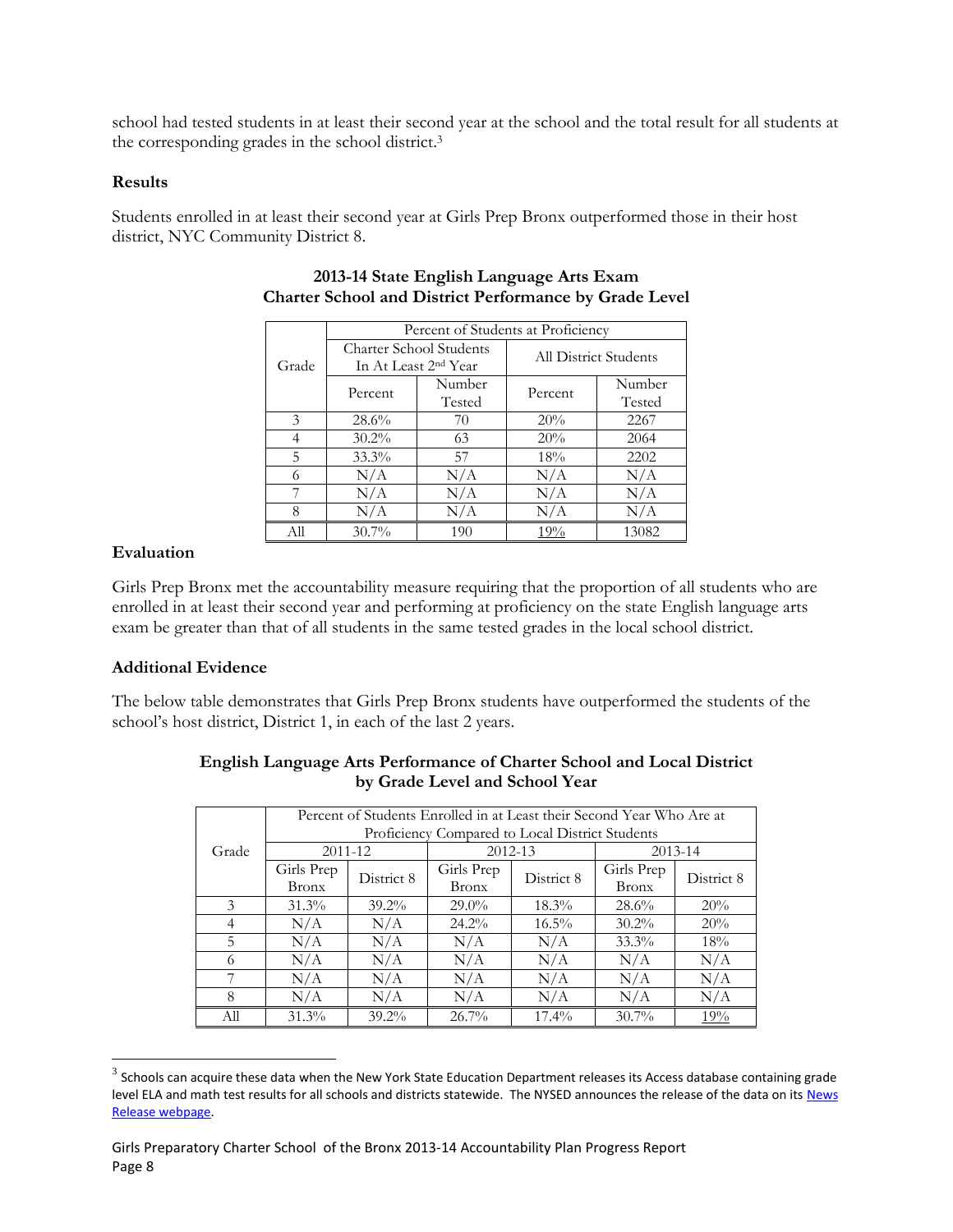The graph below compares Girls Prep Bronx's proficiency rate on the 2013-14 English language arts assessment with the proficiency rates of the ten geographically nearest public schools serving grades K-8. This comparison demonstrate conclusively that Girls Prep Bronx offers a superior educational option for families in the surrounding neighborhood.



## **Goal 1: Comparative Measure**

Each year, the school will exceed its predicted level of performance on the state English language arts exam by an Effect Size of 0.3 or above (performing higher than expected to a small degree) according to a regression analysis controlling for students eligible for economically disadvantaged students among all public schools in New York State.<sup>4</sup>

## **Method**

The Charter Schools Institute conducts a Comparative Performance Analysis, which compares the school's performance to demographically similar public schools state-wide. The Institute uses a regression analysis to control for the percentage of economically disadvantaged students among all public schools in New York State. The Institute compares the school's actual performance to the predicted performance of public schools with a similar economically disadvantaged percentage. The difference between the schools' actual and predicted performance, relative to other schools with similar economically disadvantaged statistics, produces an Effect Size. An Effect Size of 0.3 or performing higher than expected to a small degree is the requirement for achieving this measure.

<sup>4</sup> The Institute will continue using *economically disadvantaged* instead of *eligibility for free lunch* as the demographic variable in 2013-14. Schools should report previous year's results using reported free-lunch statistics.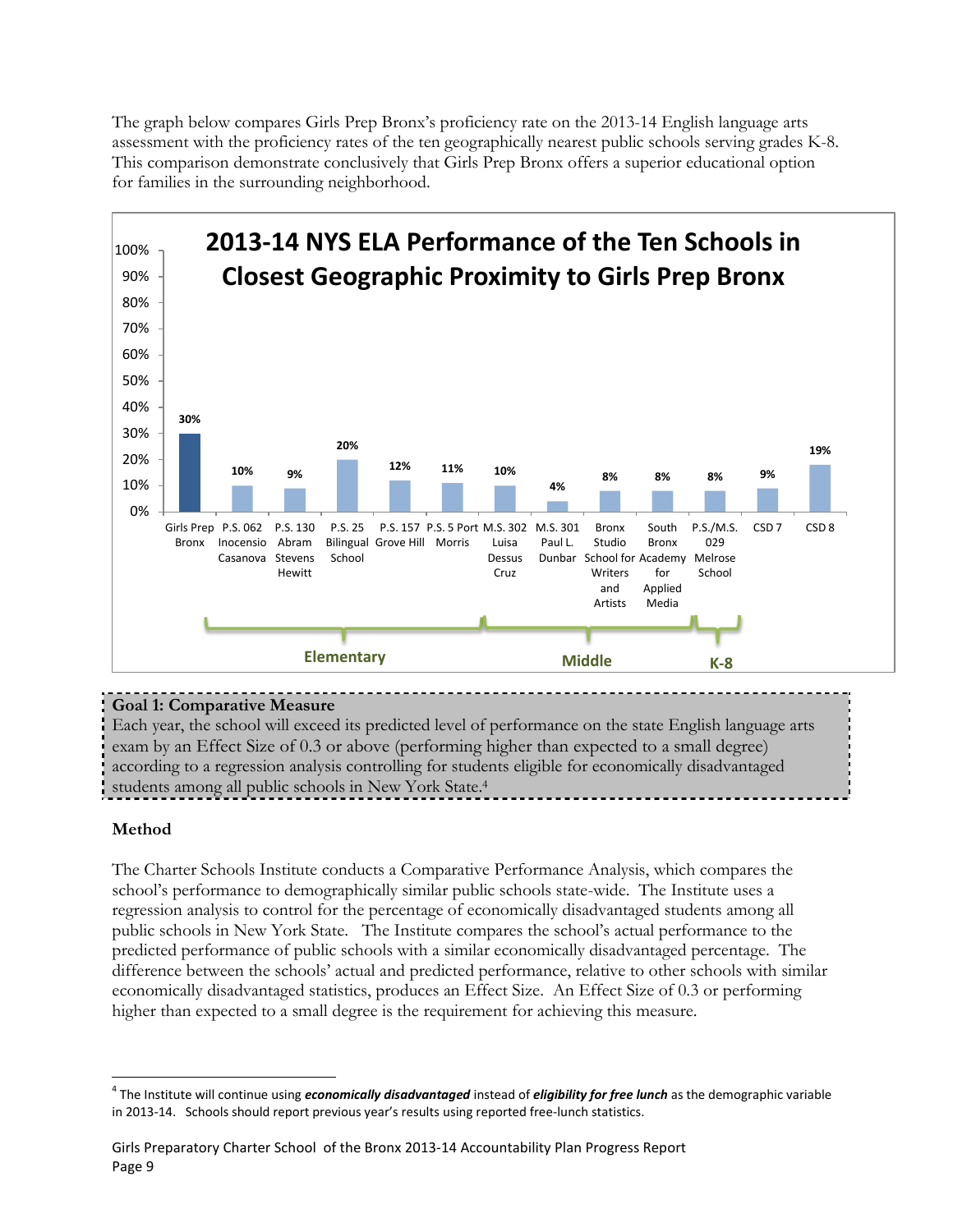Given the timing of the state's release of economically disadvantaged data and the demands of the data analysis, the 2013-14 analysis is not yet available. This report contains 2012-13 results, the most recent Comparative Performance Analysis available.

## **Results**

In 2012-13, Girls Prep Bronx's aggregate effect size in English language arts was 0.71.

| Grade | Percent<br>Economically<br>Disadvataged | Number<br>Tested |        | Percent of Students<br>at Levels 3&4 | Difference between<br>Actual and<br>Predicted | Effect<br>Size |
|-------|-----------------------------------------|------------------|--------|--------------------------------------|-----------------------------------------------|----------------|
|       |                                         |                  | Actual | Predicted                            |                                               |                |
| 3     | 90.7                                    | 74               | 29.8   | 18.1                                 | 11.7                                          | 0.94           |
| 4     | 89.3                                    | 73               | 23.3   | 17.6                                 | 5.7                                           | 0.47           |
| 5     |                                         |                  |        |                                      |                                               |                |
| 6     |                                         |                  |        |                                      |                                               |                |
| 7     |                                         |                  |        |                                      |                                               |                |
| 8     |                                         |                  |        |                                      |                                               |                |
| A11   | 90.0                                    | 147              | 26.6   | 17.8                                 | 8.7                                           | 0.71           |
|       |                                         |                  |        |                                      |                                               |                |

## **2012-13 English Language Arts Comparative Performance by Grade Level**

| <b>School's Overall Comparative Performance:</b> |  |
|--------------------------------------------------|--|
| Higher than expected to a medium degree          |  |

## **Evaluation**

In 2012-13, Girls Prep met this accountability plan goal. Girls Prep's effect size is not yet available for 2013-14, the year relevant to this analysis.

## **Additional Evidence**

GPCSNY's effect size drastically improved between 2011-12 and 2012-13. Our improvements to curriculum, instruction, and data use make us confident that we will continue to produce strong results in the future.

| School<br>Year | Grades | Percent<br>Eligible for<br>Free Lunch | Number<br>Tested | Actual | Predicted | Effect<br><b>Size</b> |
|----------------|--------|---------------------------------------|------------------|--------|-----------|-----------------------|
| 2010-11        | N/A    | N/A                                   |                  | N/A    |           |                       |

2011-12 K-3 73.7 72 30.6 42.3 -0.73 2012-13 K-4 90.0 147 23.3 17.6 0.47

|  |  | English Language Arts Comparative Performance by School Year |
|--|--|--------------------------------------------------------------|
|  |  |                                                              |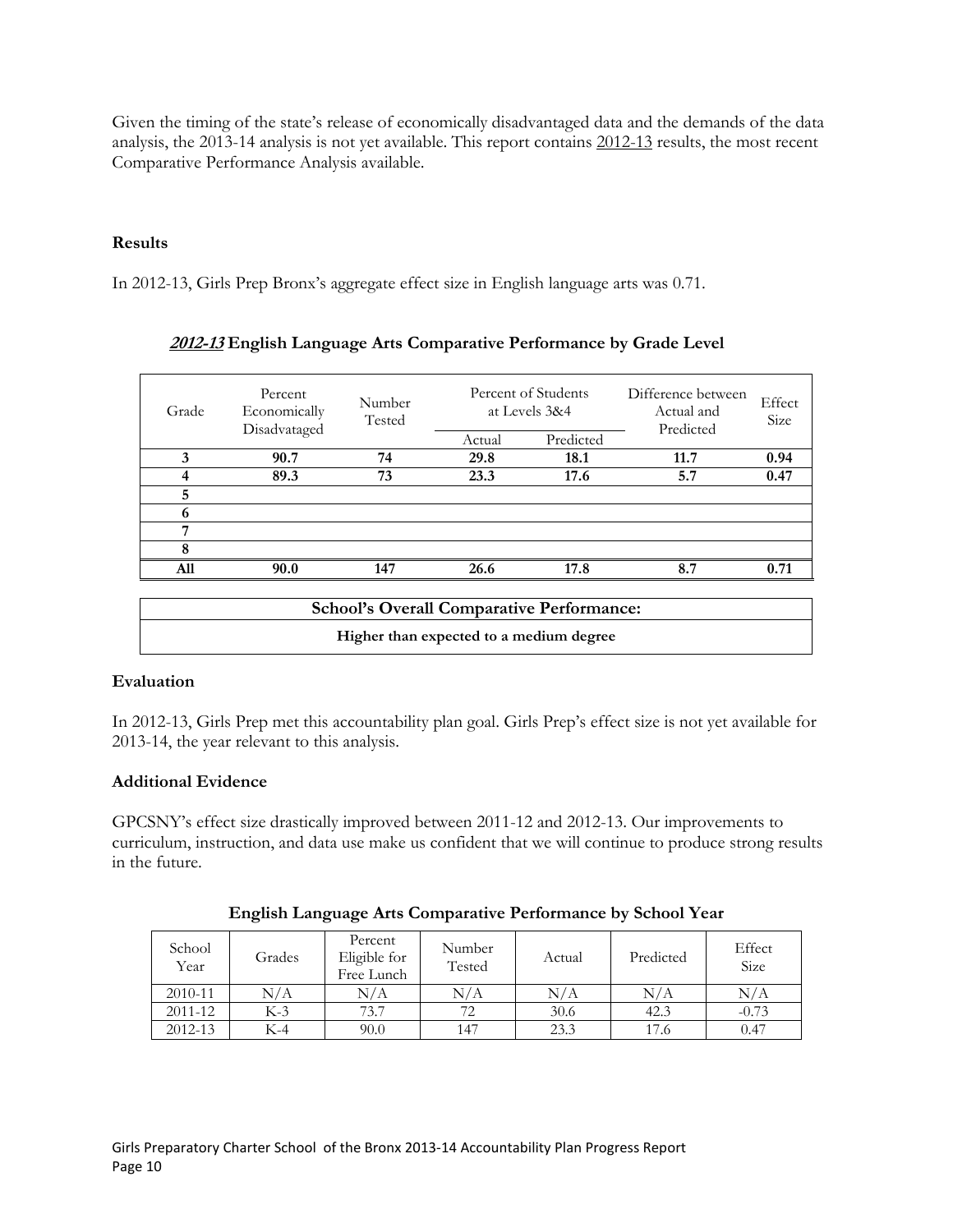## **Goal 1: Growth Measure<sup>5</sup>**

Each year, under the state's Growth Model, the school's mean unadjusted growth percentile in English language arts for all tested students in grades 4-8 will be above the state's unadjusted median growth percentile.

## **Method**

This measure examines the change in performance of the same group of students from one year to the next and the progress they are making in comparison to other students with the same score in the previous year. The analysis only includes students who took the state exam in 2012-13 and also have a state exam score from 2011-12 including students who were retained in the same grade. Students with the same 2011-12 score are ranked by their 2012-13 score and assigned a percentile based on their relative growth in performance (student growth percentile). Students' growth percentiles are aggregated school-wide to yield a school's mean growth percentile. In order for a school to perform above the statewide median, it must have a mean growth percentile greater than 50.

Given the timing of the state's release of Growth Model data, the 2013-14 analysis is not yet available. This report contains 2012-13 results, the most recent Growth Model data available.<sup>6</sup>

#### **Results**

In 2012-13, Girls Prep Bronx's mean unadjusted growth percentile was 67.5. This is higher than the state's unadjusted median growth percentile of 50.0

|       | <b>Mean Growth Percentile</b> |           |  |  |
|-------|-------------------------------|-----------|--|--|
| Grade | School                        | Statewide |  |  |
|       |                               | Median    |  |  |
| 3     | N/A                           | 50.0      |  |  |
| 4     | 67.5                          | 50.0      |  |  |
| 5     | N/A                           | 50.0      |  |  |
| 6     | N/A                           | 50.0      |  |  |
| 7     | N/A                           | 50.0      |  |  |
| ጸ     | N/A                           | 50.0      |  |  |
| All   | 67.5                          | 50.0      |  |  |

## **2012-13 English Language Arts Mean Growth Percentile by Grade Level**

## **Evaluation**

In 2012-13, Girls Prep Bronx met this accountability plan goal. Girls Prep's effect size is not yet available for 2013-14, the year relevant to this analysis.

 5 See Guidelines fo[r Creating a SUNY Accountability Plan](http://www.newyorkcharters.org/operate/first-year-schools/accountability-plan/) for an explanation.

 $^6$  Schools can acquire these data from the NYSED's Business Portal: portal.nysed.gov.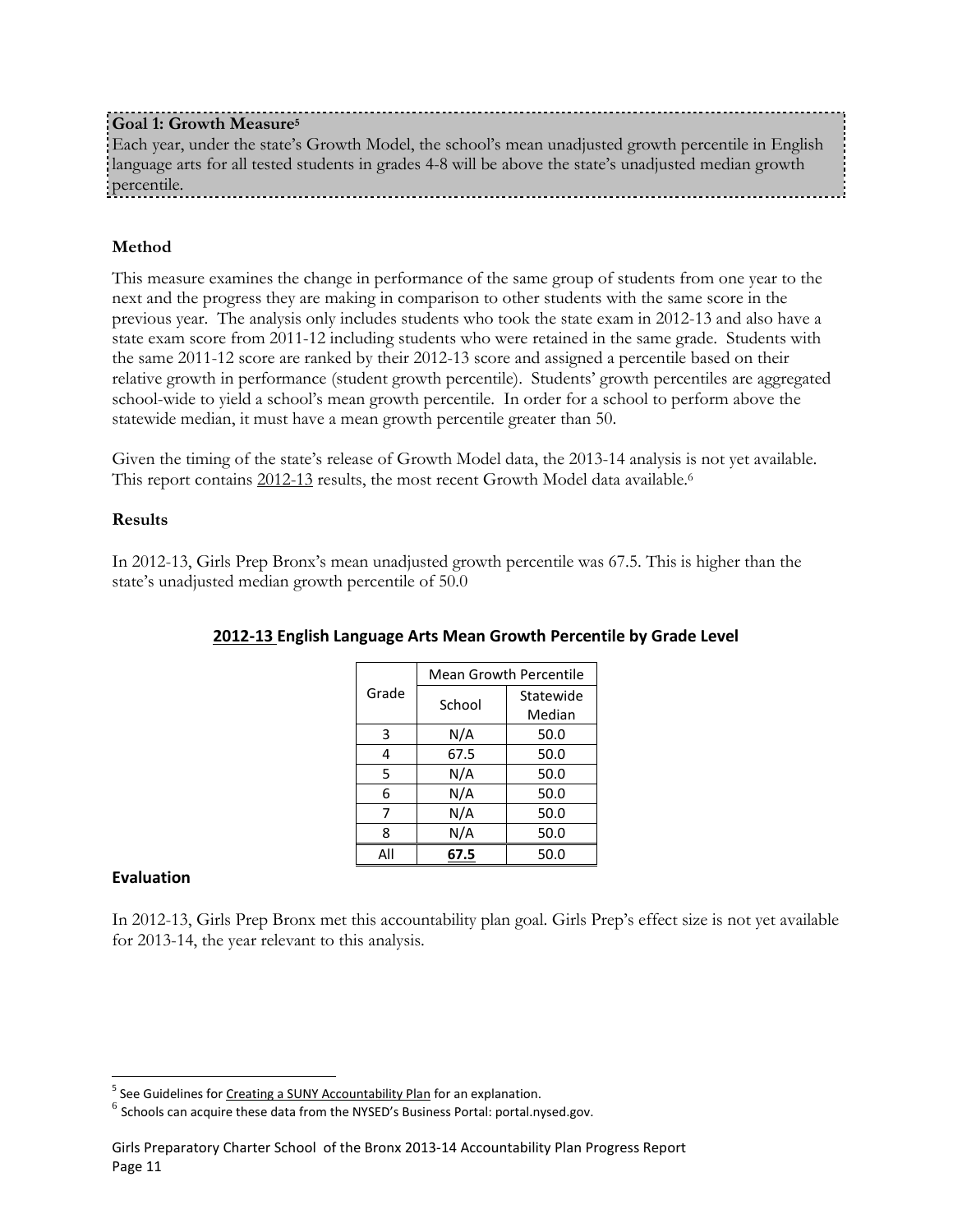## **Summary of the English Language Arts Goal**

We are committed to providing the resources needed for our students to become proficient readers of the English language. Girls Prep Bronx is committed to a culture of continuous improvement where student achievement and success has no limit.

In 2013-14, Girls Prep Bronx achieved 4 out of the 5 possible measures for evaluation. Below we have outlined an action plan to implement in the coming year. This plan includes programs and processes that have proven to be successful and new strategies that address our observable gaps.

Like the overwhelming majority of charter schools in New York City, Girls Prep did not meet the goal of 75 percent proficiency in 2013-14. However, our outstanding growth data gives us confidence that we are on a predictive path to attaining that goal in the future.

| Type        | <b>Measure</b>                                                                                                                                                                                                                                                                                                                                                                             | <b>Outcome</b>  |
|-------------|--------------------------------------------------------------------------------------------------------------------------------------------------------------------------------------------------------------------------------------------------------------------------------------------------------------------------------------------------------------------------------------------|-----------------|
| Absolute    | Each year, 75 percent of all tested students who are enrolled in at least their<br>second year will perform at proficiency on the New York State English<br>language arts exam for grades 3-8.                                                                                                                                                                                             | Did Not Achieve |
| Absolute    | Each year, the school's aggregate Performance Level Index (PLI) on the state<br>English language arts exam will meet that year's Annual Measurable Objective<br>(AMO) set forth in the state's NCLB accountability system.                                                                                                                                                                 | Achieved        |
| Comparative | Each year, the percent of all tested students who are enrolled in at least their<br>second year and performing at proficiency on the state English language arts<br>exam will be greater than that of students in the same tested grades in the local<br>school district.                                                                                                                  | Achieved        |
| Comparative | Each year, the school will exceed its predicted level of performance on the state<br>English language arts exam by an Effect Size of 0.3 or above (performing<br>higher than expected to a small degree) according to a regression analysis<br>controlling for economically disadvantaged students among all public schools<br>in New York State. (Using 2012-13 school district results.) | Achieved        |
| Growth      | Each year, under the state's Growth Model the school's mean unadjusted<br>growth percentile in English language arts for all tested students in grades 4-8<br>will be above the state's unadjusted median growth percentile.                                                                                                                                                               | Achieved        |

## **Action Plan**

#### **Curriculum**

In 2012-13, our network-wide data inquiry team established that students' lack of vocabulary and content knowledge impeded their ability to access complex texts. Accordingly, our three-year action plan calls for the creation of a vertically aligned, interdisciplinary curriculum with an increased emphasis on complex text and rich academic vocabulary. We believe that a curriculum that builds coherent knowledge from grade to grade through prolonged, scaffolded interaction with complex texts is in keeping with the Common Core shifts and will be a driver of future success.

The curriculum creation process will occur in phases over the next three years. The work will be led by network staff in collaboration with school-based staff. Our network team now includes a Chief Academic Officer and Director of Curriculum who will be supported by the Directors of Curriculum and Assessment at the school.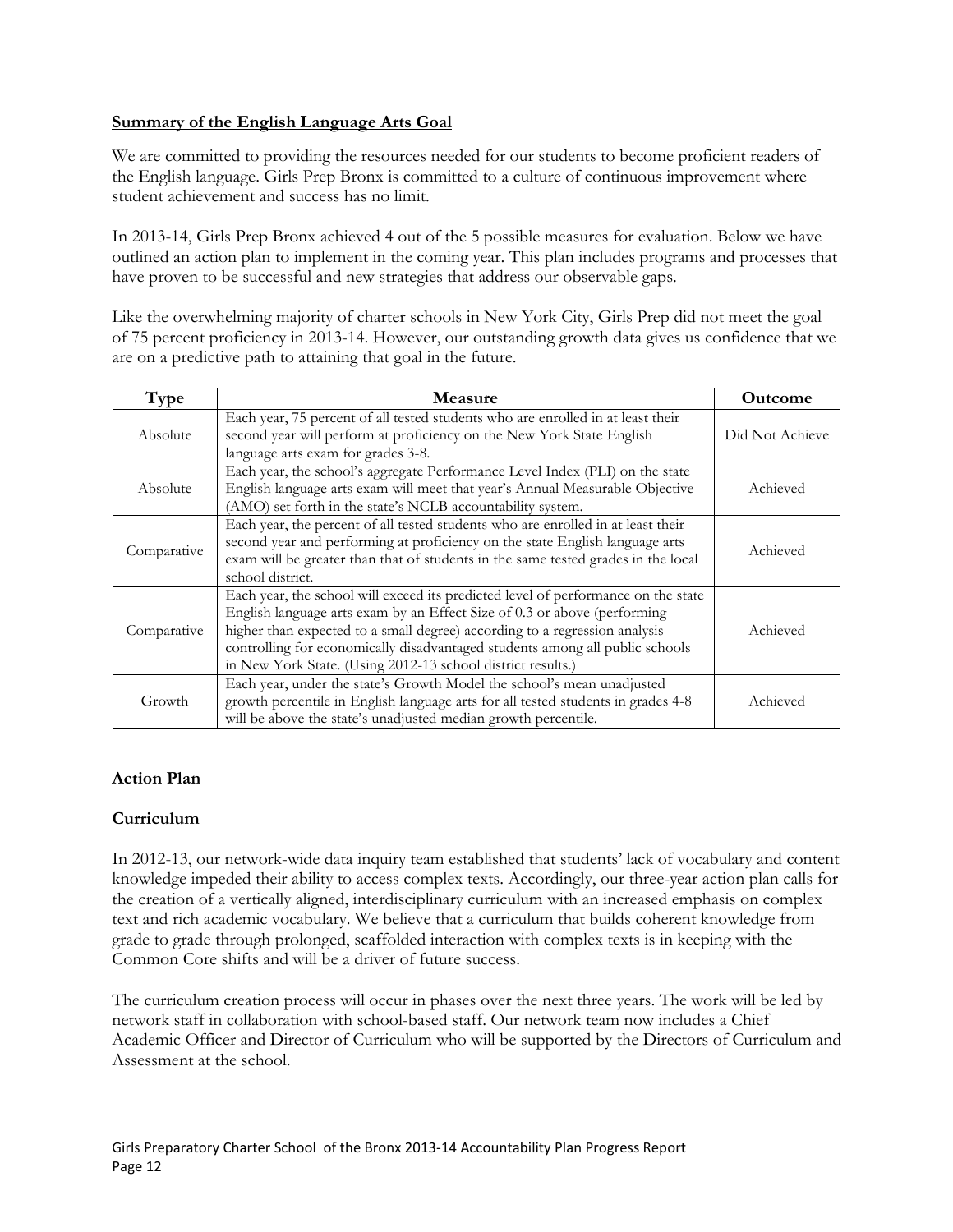#### **Instruction**

The second key lever to drive academic improvement is to continue to refine our coaching and observation processes. This year, Girls Prep's full-time instructional leaders include an ELA coach, two math coaches, two Directors of Curriculum and Assessment, and our principals, who are our primary instructional leaders. All of these individuals will regularly observe teachers and provide instructional feedback. Grade team leaders will also conduct informal observations and peer observations. All observations will utilize the Danielson framework as our model of excellent teaching.

In addition, the network is supporting the school's response to the Common Core shifts in ELA by developing a professional development partnership with the Vermont Writing Collaborative. Over the course of year-long professional development, both with the Vermont Writing Collaborative and with network staff, teachers will develop their abilities to work with students around reading and comprehending complex texts, developing original claims, and supporting those claims with evidence from the text.

#### **Data & Assessment**

In the area of data analysis and action planning, we have created an interlocking structure of networkwide data inquiry teams to ensure that all forms of data are being used and triangulated effectively. Similar in nature to professional learning communities, grade-level data inquiry teams will be led by grade-team leaders, who will in turn sit on school-wide data inquiry teams led by the Directors of Curriculum and Assessment, who will in turn sit on a network-wide data inquiry team led by the network's Director of Data and Assessment. All of the network's Directors of Curriculum and Assessment will participate in monthly like-position meetings with the network staff in order to share best practices and engage in professional development.

Finally, the network will be piloting vertically aligned, CCSS-based writing rubrics in 2014-15 to ensure that expectations scaffold appropriately from year to year and that all students are held to the same level of rigor.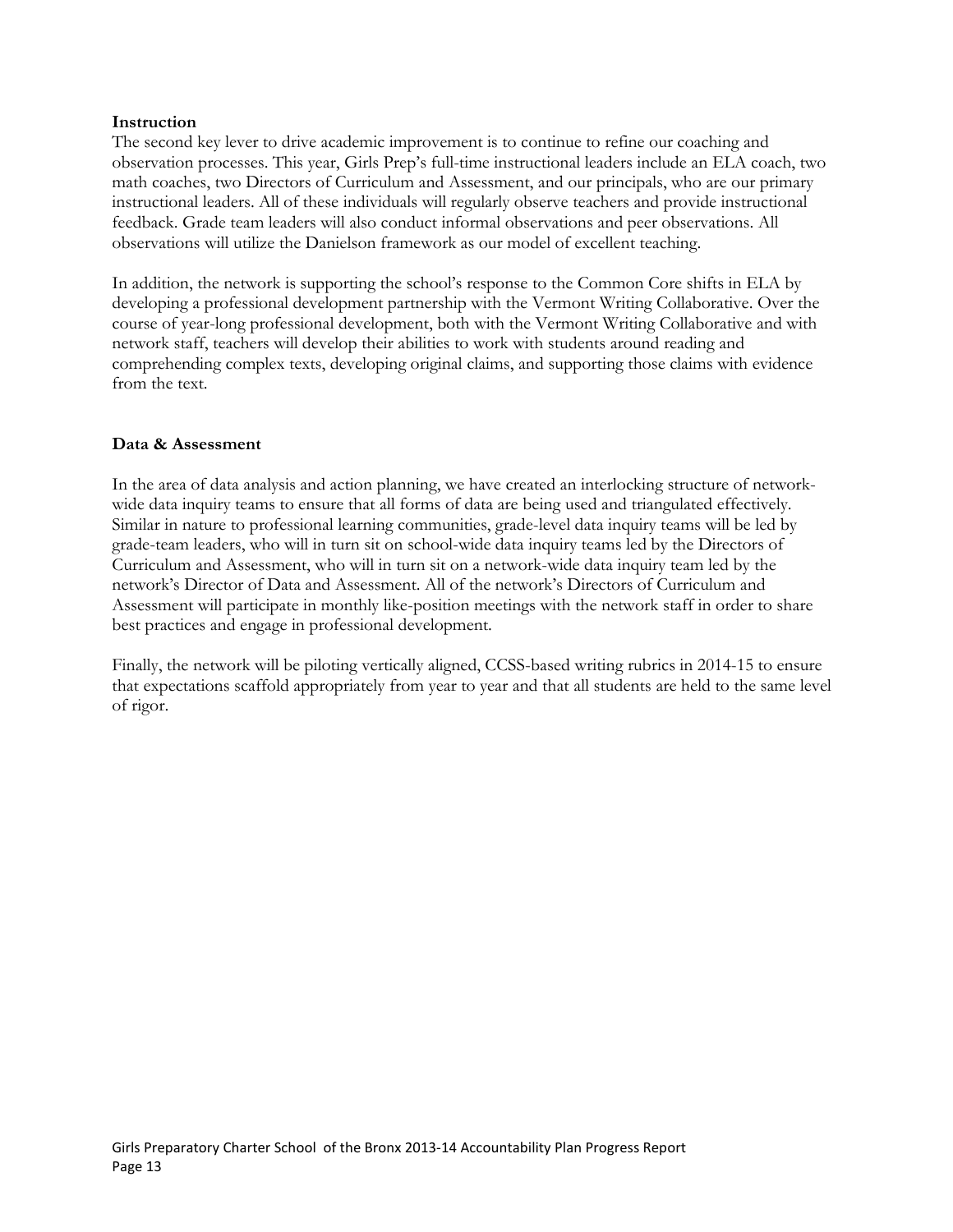## **MATHEMATICS**

#### **Goal 2: Mathematics**

Girls Prep Bronx students will demonstrate steady progress in the understanding and application of mathematical skills and concepts.

#### **Background**

At Girls Prep Bronx our goal is to offer a mathematically rich curriculum, providing students with opportunities to learn important mathematical concepts, skills, and procedures with deep understanding. Teachers draw from a variety of resources to engage students to think critically, problem solve, and master foundational skills including "Everyday Counts," Calendar Math, enVision Math (Scott Foresman), and Investigations (Scott Foresman) as the key curriculum resources.

Girls Prep Bronx students engage in at least 70 minutes of math instruction daily in the areas of number sense and operations, algebra, geometry, statistics and probability, and measurement. In addition to a math workshop, students participate in daily math meetings and "Number Talks." These serve as opportunities to deeply consider number relationships, to apply relationships to computation strategies, and to discuss and analyze their reasoning. Number Talks support the development of efficient, flexible, and accurate computation strategies.

#### **Goal 2: Absolute Measure**

Each year, 75 percent of all tested students enrolled in at least their second year will perform at proficiency on the New York State mathematics examination for grades 3-8.

#### **Method**

The school administered the New York State Testing Program mathematics assessment to students in 3rd through 5th grade in April 2014. Each student's raw score has been converted to a grade-specific scaled score and a performance level.

The table below summarizes participation information for this year's test administration. The table indicates total enrollment and total number of students tested. It also provides a detailed breakdown of those students excluded from the exam. Note that this table includes all students according to grade level, even if they have not enrolled in at least their second year.

#### **2013-14 State Mathematics Exam**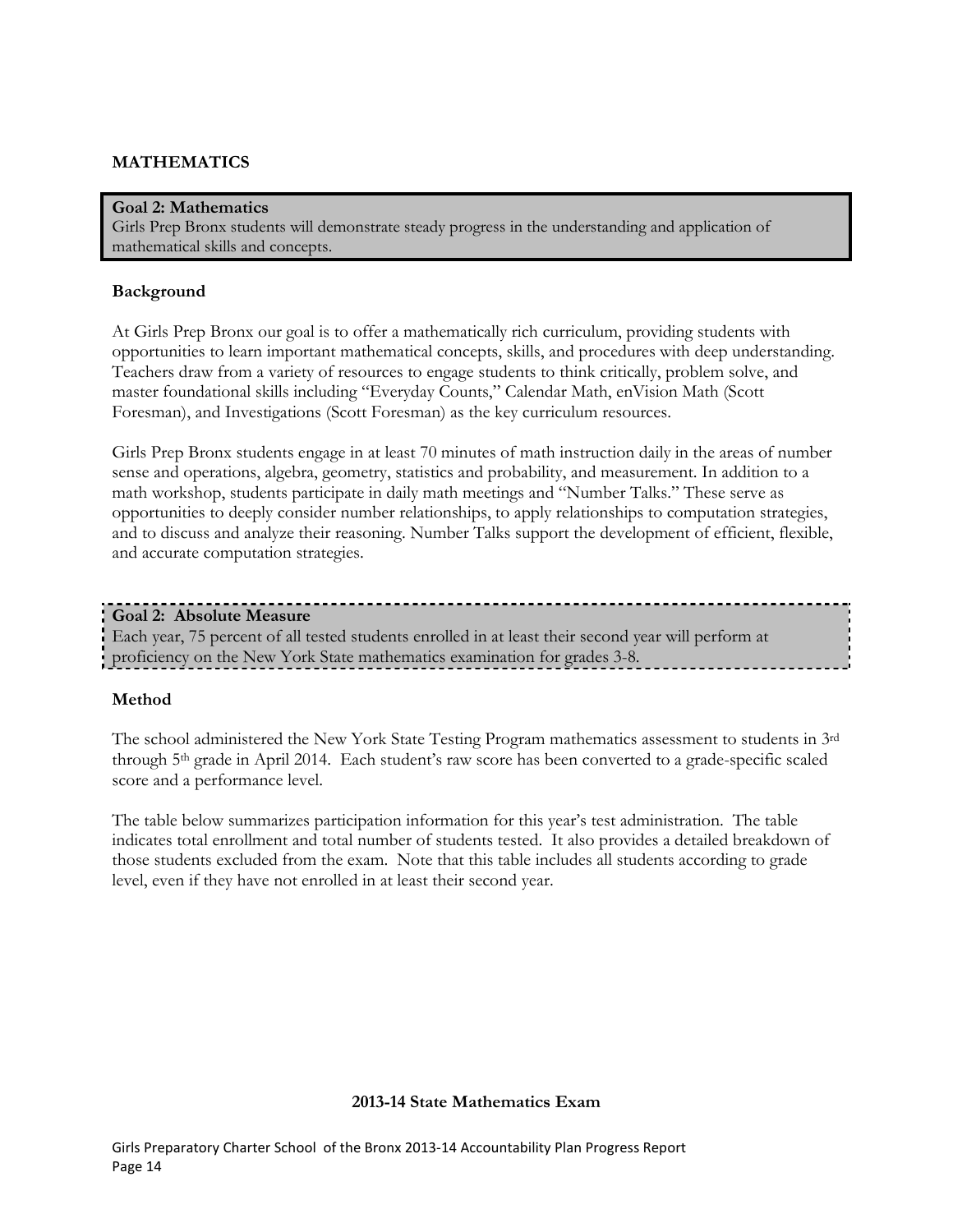| Grade | Total  | Not Tested <sup>7</sup> | Total |        |           |
|-------|--------|-------------------------|-------|--------|-----------|
|       | Tested | IEP                     | ELL   | Absent | Enrolled  |
| 3     | 72     |                         |       |        | 72        |
|       | 75     |                         |       |        | 75        |
| 5     | 76     |                         |       |        | 76        |
| 6     | N/A    | N/A                     | N/A   | N/A    | N/A       |
|       | N/A    | N/A                     | N/A   | N/A    | $\rm N/A$ |
| 8     | N/A    | N/A                     | N/A   | N/A    | $\rm N/A$ |
| All   | 223    |                         |       |        | 223       |

#### **Number of Students Tested and Not Tested**

#### **Results**

45.0% of Girls Prep students enrolled in at least their second year were proficient on the NYS mathematics examination.

| Grades | All Students |                  | Enrolled in at least their<br>Second Year |                  |  |
|--------|--------------|------------------|-------------------------------------------|------------------|--|
|        | Percent      | Number<br>Tested | Percent                                   | Number<br>Tested |  |
| 3      | 52.8%        | 72               | 52.9%                                     | 70               |  |
| 4      | $44.0\%$     | 75               | 47.6%                                     | 63               |  |
| 5      | 26.3%        | 76               | 31.6%                                     | 57               |  |
| 6      | N/A          | N/A              | N/A                                       | N/A              |  |
| 7      | N/A          | N/A              | N/A                                       | N/A              |  |
| 8      | N/A          | N/A              | N/A                                       | N/A              |  |
| All    | 40.6%        | 223              | $45.0\%$                                  | 190              |  |

#### **Performance on 2013-14 State Mathematics Exam By All Students and Students Enrolled in At Least Their Second Year**

## **Evaluation**

Girls Prep Bronx did not meet the accountability measure of 75 percent of students enrolled in at least their second year achieving proficiency. However, as the data in the following sections demonstrates, Girls Prep Bronx students made significantly more than a year of growth, and also outperformed their host district. Accordingly, we believe the data indicates that Girls Prep Bronx is on a predictive path to meeting the goal of 75 percent proficiency in the future.

## **Additional Evidence**

The below table indicates that the percentage of students in at least their second year achieving proficiency increased by 13.9% from 2012-13 to 2013-14.

## **Mathematics Performance by Grade Level and School Year**

<sup>&</sup>lt;sup>7</sup> Students exempted from this exam according to their Individualized Education Program (IEP), because of English Language Learners (ELL) status, or absence for at least some part of the exam.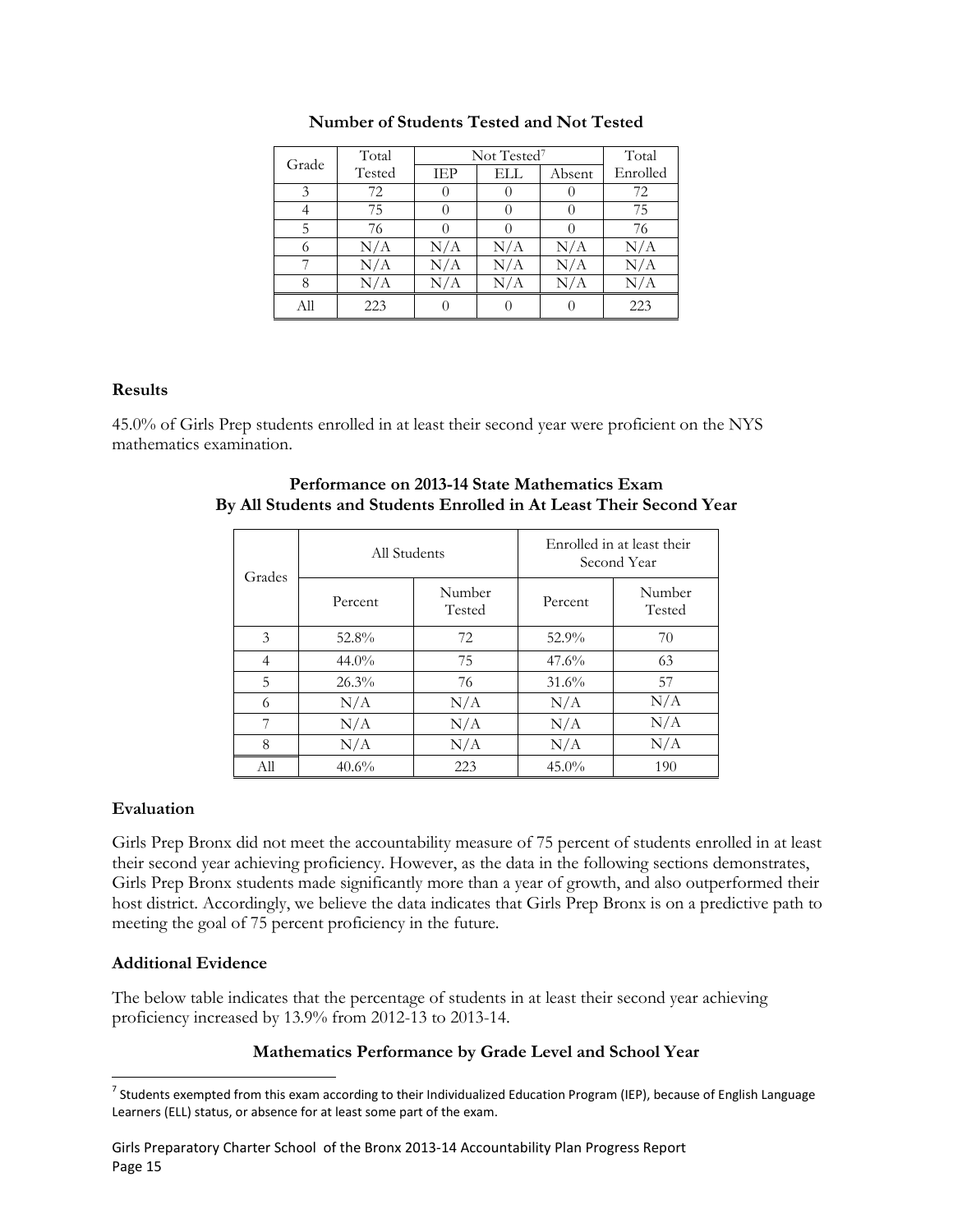|       | Percent of Students Enrolled in At Least Their Second Year<br>Achieving Proficiency |                  |          |                  |          |                  |  |
|-------|-------------------------------------------------------------------------------------|------------------|----------|------------------|----------|------------------|--|
| Grade |                                                                                     | 2011-12          | 2012-13  |                  |          | 2013-14          |  |
|       | Percent                                                                             | Number<br>Tested | Percent  | Number<br>Tested | Percent  | Number<br>Tested |  |
| 3     | $56.3\%$                                                                            | 64               | $27.5\%$ | 69               | 52.9%    | 70               |  |
| 4     | N/A                                                                                 | N/A              | 34.8%    | 66               | 47.6%    | 63               |  |
| 5     | N/A                                                                                 | N/A              | N/A      | $\left( \right)$ | 31.6%    | 57               |  |
| 6     | N/A                                                                                 | N/A              | N/A      |                  | N/A      | N/A              |  |
| 7     | N/A                                                                                 | N/A              | N/A      | $\left( \right)$ | N/A      | N/A              |  |
| 8     | N/A                                                                                 | N/A              | N/A      | $\Omega$         | N/A      | N/A              |  |
| All   | 56.3%                                                                               | 64               | $31.1\%$ | 135              | $45.0\%$ | 190              |  |

#### **Goal 2: Absolute Measure**

Each year, the school's aggregate Performance Level Index (PLI) on the State mathematics exam will meet the Annual Measurable Objective (AMO) set forth in the state's NCLB accountability system.

#### **Method**

The federal No Child Left Behind law holds schools accountable for making annual yearly progress towards enabling all students to be proficient. As a result, the state sets an AMO each year to determine if schools are making satisfactory progress toward the goal of proficiency in the state's learning standards in mathematics. To achieve this measure, all tested students must have a Performance Level Index (PLI) value that equals or exceeds the 2013-14 mathematics AMO of 86. The PLI is calculated by adding the sum of the percent of all tested students at Levels 2 through 4 with the sum of the percent of all tested students at Levels 3 and 4. Thus, the highest possible PLI is 200.<sup>8</sup>

#### **Results**

Girls Prep Bronx's performance index for mathematics was 117 in the 2013-14 school year. This exceeds the AMO of 86.

| Number in | Percent of Students at Each Performance Level |     |         |  |         |         |     |           |
|-----------|-----------------------------------------------|-----|---------|--|---------|---------|-----|-----------|
| Cohort    | Level 1                                       |     | Level 2 |  | Level 3 | Level 4 |     |           |
|           | 25%                                           |     | 34%     |  | 27%     | 14%     |     |           |
|           | PI                                            | $=$ | 34      |  | 27      | 14      |     | 75        |
|           |                                               |     |         |  | 27      | 14      | $=$ | <u>41</u> |
|           |                                               |     |         |  |         | PL I    | $=$ | 116       |

#### **Mathematics 2013-14 Performance Level Index (PLI)**

#### **Evaluation**

Girls Prep Bronx exceeded the Annual Measurable Objective by 30 points in 2013-14.

 $^8$  In contrast to NYSED's Performance Index, the PLI does not account for year-to-year growth toward proficiency.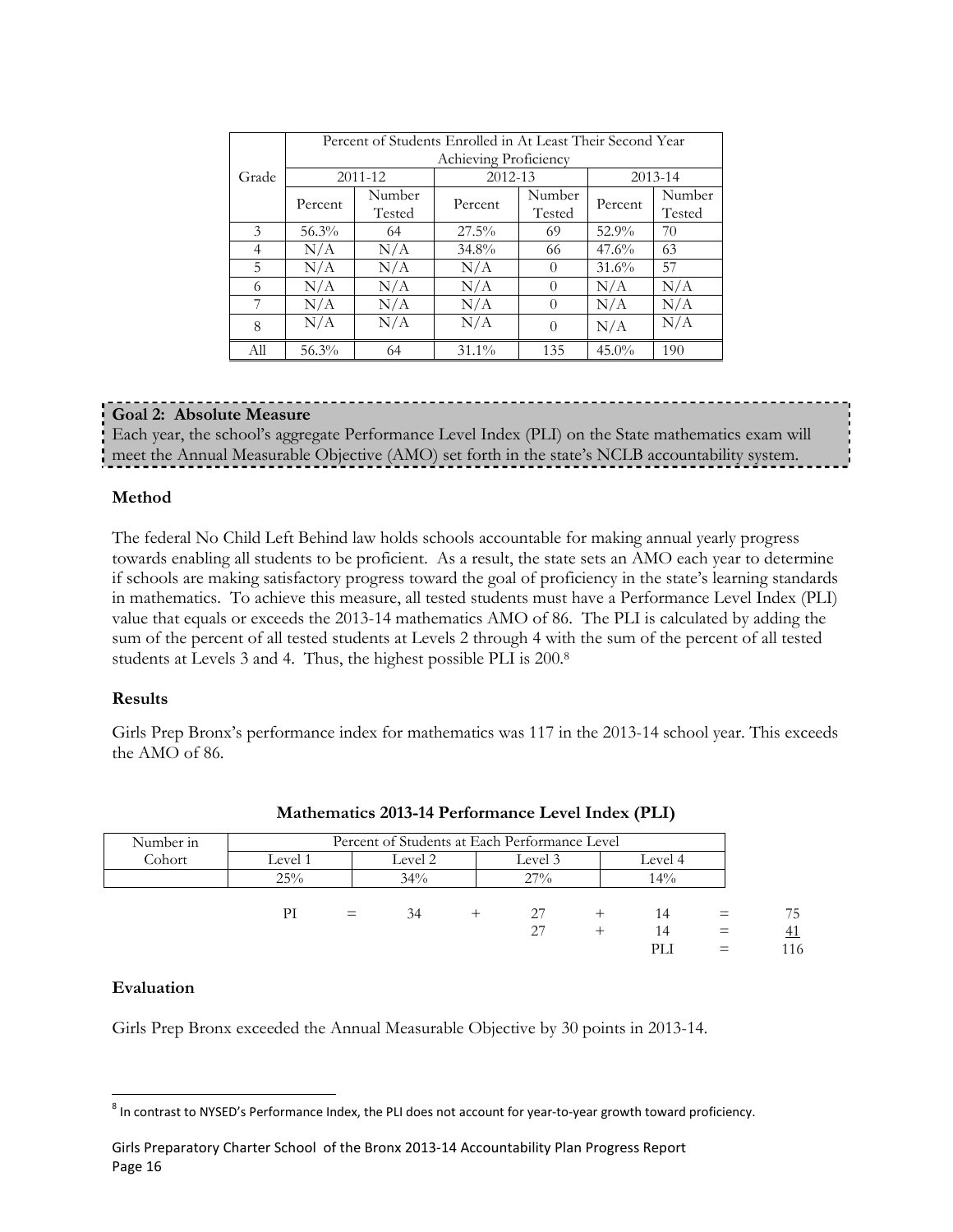Each year, the percent of all tested students who are enrolled in at least their second year and performing at proficiency on the state mathematics exam will be greater than that of all students in the same tested grades in the local school district.

## **Method**

A school compares tested students enrolled in at least their second year to all tested students in the surrounding public school district. Comparisons are between the results for each grade in which the school had tested students in at least their second year at the school and the total result for all students at the corresponding grades in the school district.<sup>9</sup>

## **Results**

Students enrolled in at least their second year at Girls Prep Bronx outperformed those of their host district, NYC Community District 8.

|       |                                                                    |                  | Percent of Students at Proficiency |                  |  |
|-------|--------------------------------------------------------------------|------------------|------------------------------------|------------------|--|
| Grade | <b>Charter School Students</b><br>In At Least 2 <sup>nd</sup> Year |                  | <b>All District Students</b>       |                  |  |
|       | Percent                                                            | Number<br>Tested | Percent                            | Number<br>Tested |  |
| 3     | 52.9%                                                              | 70               | 26%                                | 2304             |  |
| 4     | $47.6\%$                                                           | 63               | 28%                                | 2092             |  |
| 5     | $31.6\%$                                                           | 57               | 28%                                | 2221             |  |
| 6     | N/A                                                                | N/A              | N/A                                | N/A              |  |
| 7     | N/A                                                                | N/A              | N/A                                | N/A              |  |
| 8     | N/A                                                                | N/A              | N/A                                | N/A              |  |
| All   | $45.0\%$                                                           | 190              | $27\%$                             | 13,063           |  |
|       |                                                                    |                  | (3-5 only)                         |                  |  |

#### **2013-14 State Mathematics Exam Charter School and District Performance by Grade Level**

## **Evaluation**

 $\overline{\phantom{a}}$ 

Girls Prep Bronx met the accountability measure requiring that students who are enrolled in at least their second year and performing at proficiency on the state mathematics exam to be greater than that of all students in the same tested grades in the local school district.

## **Additional Evidence**

The below table demonstrates that Girls Prep Bronx students have outperformed the students of the school's host district, District 8, in each of the last 3 years. In addition, the gap between Girls Prep Bronx and District 1 increased between 2012-13 and 2013-14, indicating that our revised instructional program is producing comparatively strong results.

 $^9$  Schools can acquire these data when the New York State Education Department releases its Access database containing grade level ELA and math test results for all schools and districts statewide. The NYSED announces the release of the data on its News [Release webpage.](http://www.oms.nysed.gov/press/)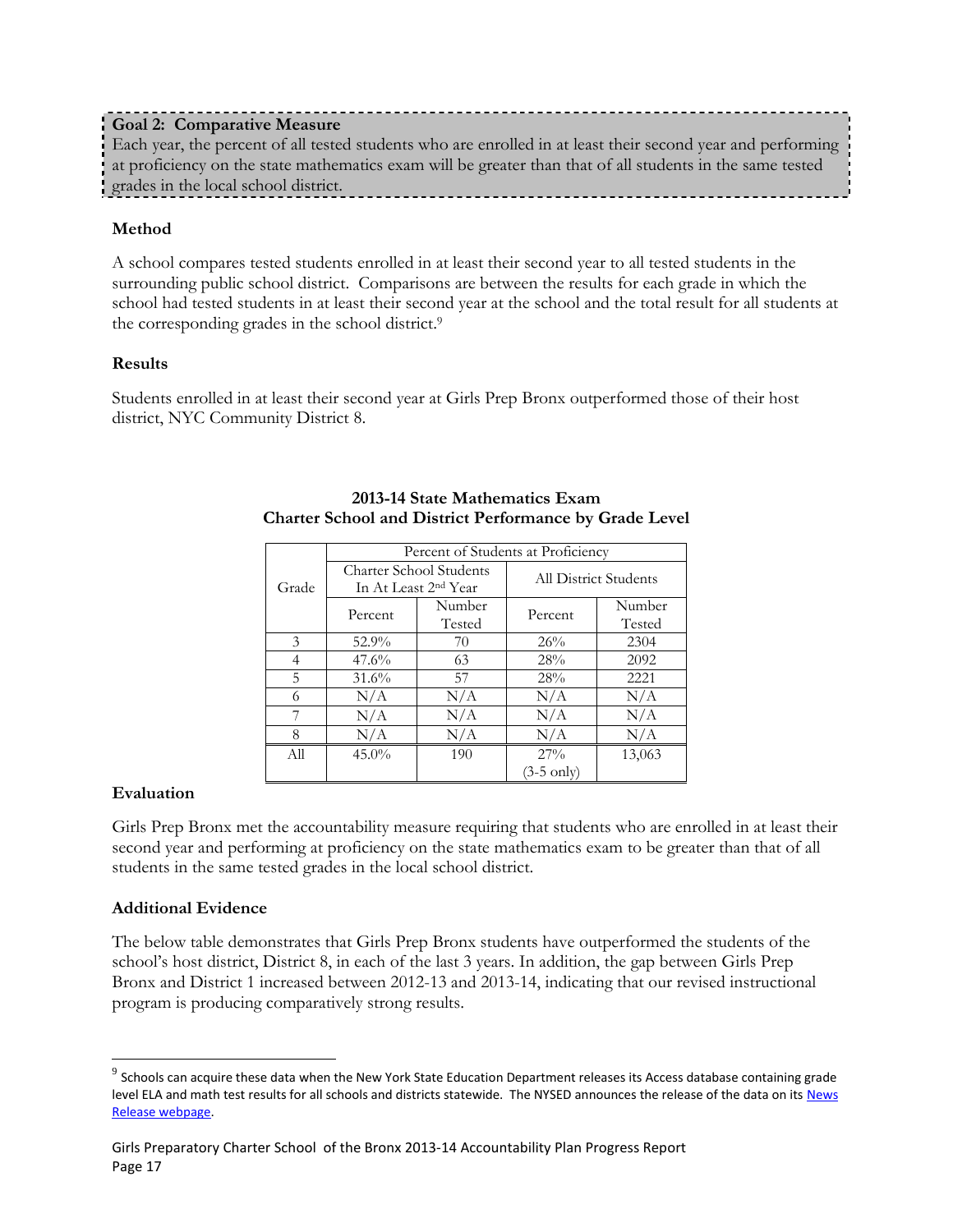|                | Percent of Students Enrolled in at Least their Second Year Who Are at |            |              |             |              |             |
|----------------|-----------------------------------------------------------------------|------------|--------------|-------------|--------------|-------------|
|                | Proficiency Compared to Local District Students                       |            |              |             |              |             |
| Grade          | 2011-12                                                               |            |              | $2012 - 13$ |              | $2013 - 14$ |
|                | Girls Prep                                                            | District 8 | Girls Prep   | District 8  | Girls Prep   | District 8  |
|                | <b>Bronx</b>                                                          |            | <b>Bronx</b> |             | <b>Bronx</b> |             |
| 3              | $56.3\%$                                                              | $50.1\%$   | $27.5\%$     | 22.9%       | 52.9%        | 26%         |
| $\overline{4}$ | N/A                                                                   | 58.1%      | 34.8%        | $23.2\%$    | $47.6\%$     | 28%         |
| 5              | N/A                                                                   | $60.7\%$   | N/A          | $19.7\%$    | 31.6%        | 28%         |
| 6              | N/A                                                                   | $43.2\%$   | N/A          | $14.0\%$    | N/A          | N/A         |
| 7              | N/A                                                                   | $42.5\%$   | N/A          | $11.7\%$    | N/A          | N/A         |
| 8              | N/A                                                                   | 35.8%      | N/A          | $11.2\%$    | N/A          | N/A         |
| All            | 56.3%                                                                 | $48.4\%$   | $31.1\%$     | $17.0\%$    | $45.0\%$     | $27\%$      |
|                |                                                                       |            |              |             |              | (3-5 only)  |

## **Mathematics Performance of Charter School and Local District by Grade Level and School Year**

The graph below compares Girls Prep Bronx's proficiency rate on the 2013-14 mathematics assessment with the proficiency rates of the ten geographically nearest public schools serving grades K-8. This comparison demonstrate conclusively that Girls Prep Bronx offers a superior educational option for families in the surrounding neighborhood.

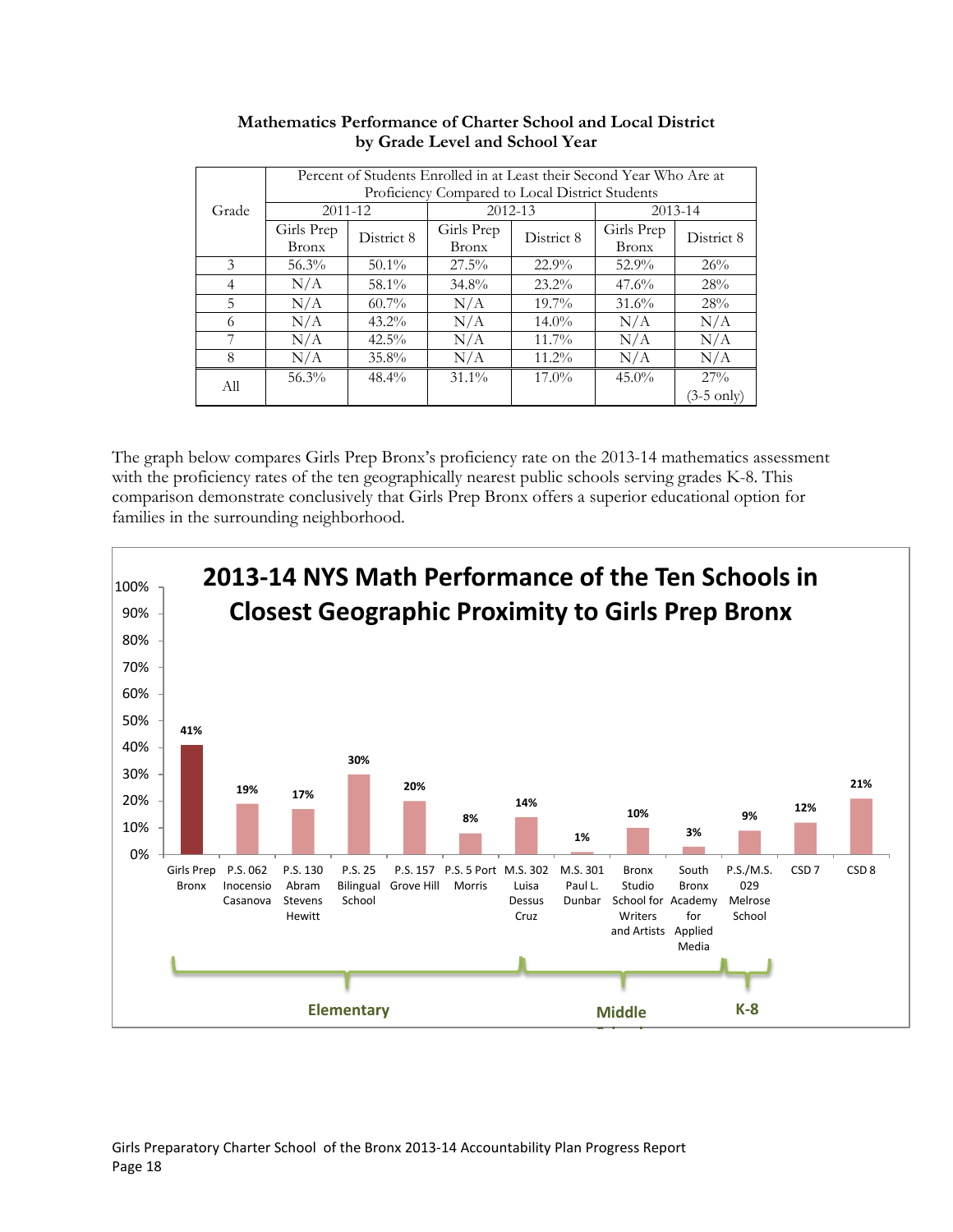## **Goal 2: Comparative Measure**

Each year, the school will exceed its predicted level of performance on the state mathematics exam by an Effect Size of 0.3 or above (performing higher than expected to a small degree) according to a regression analysis controlling for students eligible for economically disadvantaged students among all public schools in New York State.<sup>10</sup>

## **Method**

The Charter Schools Institute conducts a Comparative Performance Analysis, which compares the school's performance to demographically similar public schools state-wide. The Institute uses a regression analysis to control for the percentage of economically disadvantaged students among all public schools in New York State. The Institute compares the school's actual performance to the predicted performance of public schools with a similar economically disadvantaged percentage. The difference between the schools' actual and predicted performance, relative to other schools with similar economically disadvantaged statistics, produces an Effect Size. An Effect Size of 0.3 or performing higher than expected to a small degree is the requirement for achieving this measure.

Given the timing of the state's release of economically disadvantaged data and the demands of the data analysis, the 2013-14 analysis is not yet available. This report contains 2012-13 results, the most recent Comparative Performance Analysis available.

## **Results**

In 2012-13, Girls Prep Bronx's aggregate effect size in mathematics was 0.57.

| Grade | Percent<br>Economically<br>Disadvataged | Number<br>Tested | Percent of Students<br>at Levels 3&4 |           | Difference between<br>Actual and<br>Predicted | Effect<br>Size |
|-------|-----------------------------------------|------------------|--------------------------------------|-----------|-----------------------------------------------|----------------|
|       |                                         |                  | Actual                               | Predicted |                                               |                |
| 3     | 90.7                                    | 74               | 28.4                                 | 21.7      | 6.7                                           | 0.40           |
|       | 89.3                                    | 73               | 35.6                                 | 23.2      | 12.4                                          | 0.73           |
| 5     |                                         |                  |                                      |           |                                               |                |
| 6     |                                         |                  |                                      |           |                                               |                |
| 7     |                                         |                  |                                      |           |                                               |                |
| 8     |                                         |                  |                                      |           |                                               |                |
| A11   | 90.0                                    | 147              | 32.0                                 | 22.4      | 9.5                                           | 0.57           |
|       |                                         |                  |                                      |           |                                               |                |

## **2012-13 Mathematics Comparative Performance by Grade Level**

| <b>School's Overall Comparative Performance:</b> |  |
|--------------------------------------------------|--|
| Higher than expected to a medium degree          |  |

## **Evaluation**

In 2012-13, Girls Prep Bronx met this accountability plan goal. Girls Prep's effect size is not yet available for 2013-14, the year relevant to this analysis.

<sup>&</sup>lt;sup>10</sup> The Institute will continue using *economically disadvantaged* instead of *eligibility for free lunch* as the demographic variable in 2013-14. Schools should report previous year's results using reported free-lunch statistics.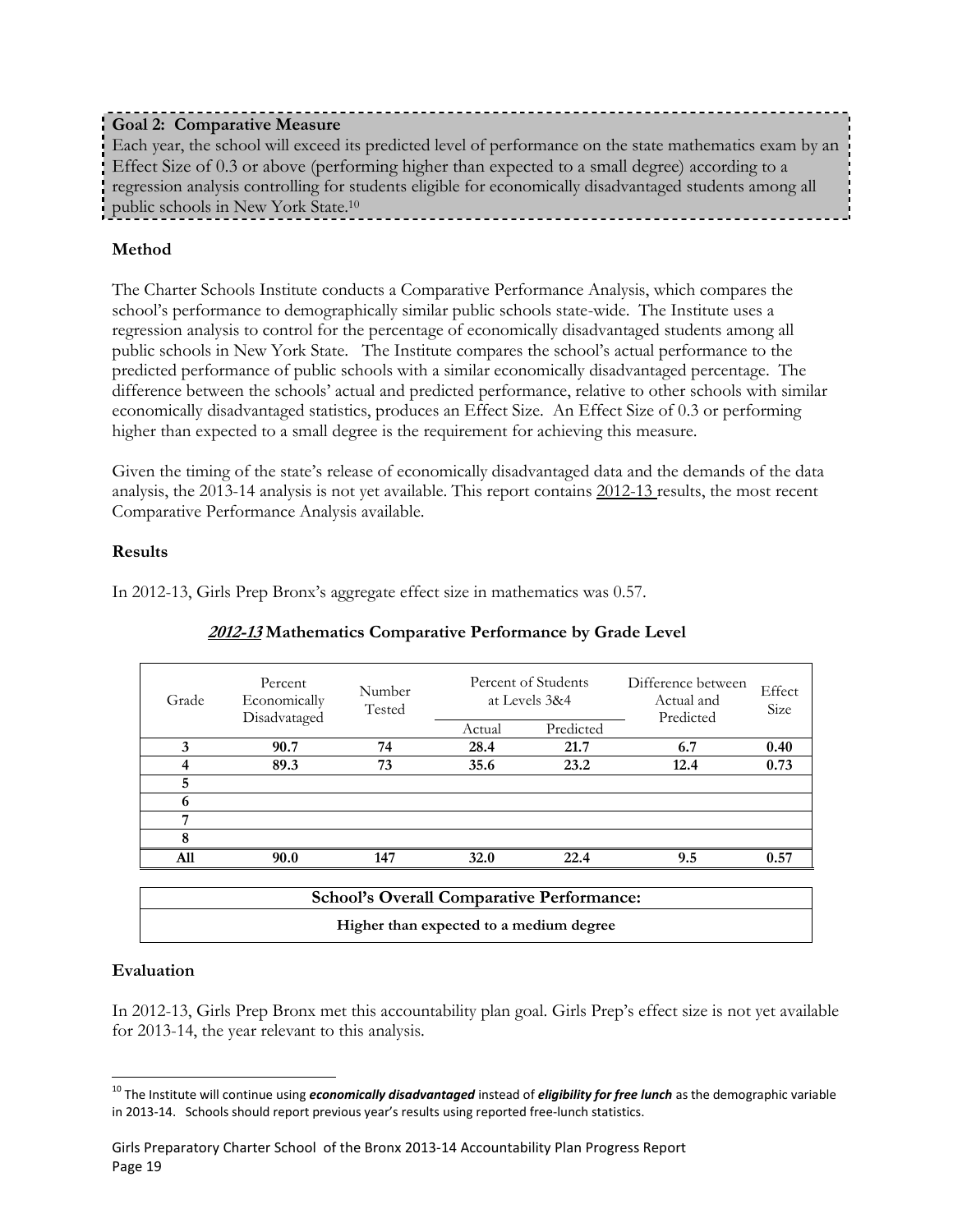#### **Additional Evidence**

Girls Prep Bronx has had a positive effect size for each of the last two years.

| School<br>Year | Grades | Percent<br>Eligible for<br>Free Lunch | Number<br>Tested | Actual | Predicted | Effect<br>Size |
|----------------|--------|---------------------------------------|------------------|--------|-----------|----------------|
| 2010-11        | N/A    | N/A                                   | N/A              | N/A    | $\rm N/A$ | N/A            |
| 2011-12        | $K-3$  | 73.7                                  | 73               | 53.4   | 49.6      | 0.20           |
| 2012-13        | K-4    | 90.0                                  | 147              | 32.0   | 22.4      | 0.57           |

#### **Mathematics Comparative Performance by School Year**

## **Goal 2: Growth Measure<sup>11</sup>**

Each year, under the state's Growth Model, the school's mean unadjusted growth percentile in mathematics for all tested students in grades 4-8 will be above the state's unadjusted median growth percentile.

## **Method**

This measure examines the change in performance of the same group of students from one year to the next and the progress they are making in comparison to other students with the same score in the previous year. The analysis only includes students who took the state exam in 2012-13 and also have a state exam score in 2011-12 including students who were retained in the same grade. Students with the same 2011-12 scores are ranked by their 2012-13 scores and assigned a percentile based on their relative growth in performance (mean growth percentile). Students' growth percentiles are aggregated schoolwide to yield a school's mean growth percentile. In order for a school to perform above the statewide median, it must have a mean growth percentile greater than 50.

Given the timing of the state's release of Growth Model data, the 2013-14 analysis is not yet available. This report contains 2012-13 results, the most recent Growth Model data available.<sup>12</sup>

In 2012-13, Girls Prep Bronx's mean unadjusted growth percentile was 66.0. This is higher than the state's unadjusted median growth percentile of 50.0

## **2012-13 Mathematics Mean Growth Percentile by Grade Level**

|       | <b>Mean Growth Percentile</b> |           |  |  |
|-------|-------------------------------|-----------|--|--|
| Grade | School                        | Statewide |  |  |
|       |                               | Average   |  |  |
| 3     | N/A                           | 50.0      |  |  |
| 4     | 66.0                          | 50.0      |  |  |
| 5     | N/A                           | 50.0      |  |  |
| 6     | N/A                           | 50.0      |  |  |
| 7     | N/A                           | 50.0      |  |  |
| 8     | N/A                           | 50.0      |  |  |
| All   | 66.0                          | 50.0      |  |  |

<sup>&</sup>lt;sup>11</sup> See Guidelines fo[r Creating a SUNY Accountability Plan](http://www.newyorkcharters.org/operate/first-year-schools/accountability-plan/) for an explanation.

 $^{12}$  Schools can acquire these data from the NYSED's business portal: portal.nysed.gov.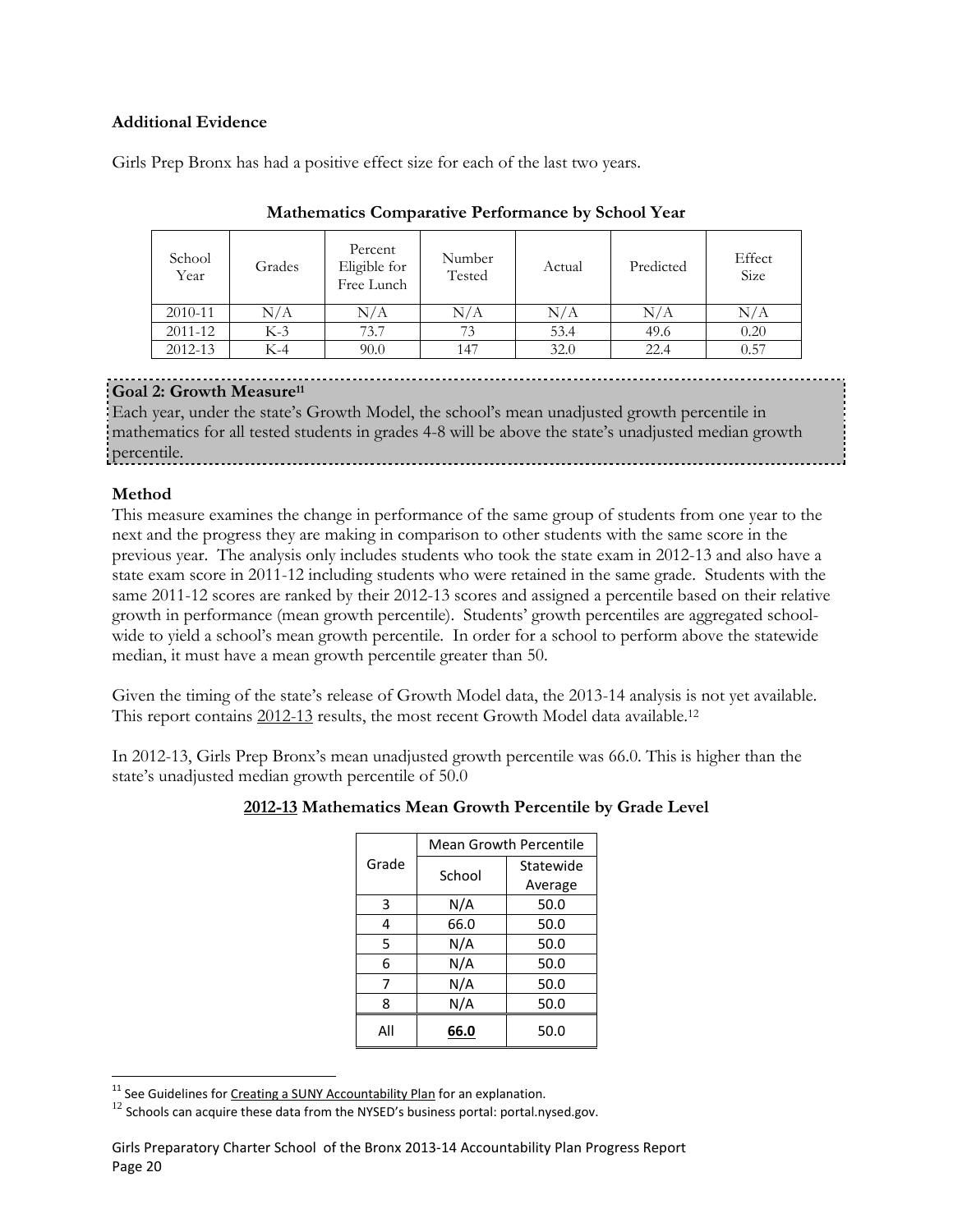## **Evaluation**

In 2012-13, Girls Prep Bronx met this accountability plan goal. Girls Prep Bronx's effect size is not yet available for 2013-14, the year relevant to this analysis.

#### **Summary of the Mathematics Goal**

We are committed to providing the resources needed for our students to become proficient mathematicians. Girls Prep Bronx is committed to a culture of continuous improvement where student achievement and success has no limit.

In 2013-14, Girls Prep Bronx achieved 4 out of the 5 possible measures for evaluation. Below we have outlined an action plan to implement in the coming year. This plan includes programs and processes that have proven to be successful and new strategies that address our observable gaps.

Like the overwhelming majority of charter schools in New York City, Girls Prep Bronx did not meet the goal of 75 percent proficiency in 2013-14. However, our outstanding growth data gives us confidence that we are on a predictive path to attaining that goal in the future.

| Type        | <b>Measure</b>                                                                                                                                                                                                                                                                                                                                                                   | <b>Outcome</b>  |
|-------------|----------------------------------------------------------------------------------------------------------------------------------------------------------------------------------------------------------------------------------------------------------------------------------------------------------------------------------------------------------------------------------|-----------------|
| Absolute    | Each year, 75 percent of all tested students who are enrolled in at least their<br>second year will perform at proficiency on the New York State mathematics<br>exam for grades 3-8.                                                                                                                                                                                             | Did Not Achieve |
| Absolute    | Each year, the school's aggregate Performance Level Index (PLI) on the state<br>mathematics exam will meet that year's Annual Measurable Objective (AMO)<br>set forth in the state's NCLB accountability system.                                                                                                                                                                 | Achieved        |
| Comparative | Each year, the percent of all tested students who are enrolled in at least their<br>second year and performing at proficiency on the state mathematics exam will<br>be greater than that of students in the same tested grades in the local school<br>district.                                                                                                                  | Achieved        |
| Comparative | Each year, the school will exceed its predicted level of performance on the state<br>mathematics exam by an Effect Size of 0.3 or above (performing higher than<br>expected to a small degree) according to a regression analysis controlling for<br>economically disadvantaged students among all public schools in New York<br>State. (Using 2012-13 school district results.) | Achieved        |
| Growth      | Each year, under the state's Growth Model the school's mean unadjusted<br>growth percentile in mathematics for all tested students in grades 4-8 will be<br>above the state's unadjusted median growth percentile.                                                                                                                                                               | Achieved        |

## **Action Plan**

## **Increased Instructional Time**

In Grades K-4, we have implemented a new 30 minute problem-solving block. Students will spend this time critically engaging with a single rigorous question, developing their own strategies and discussing them with peers and as a whole class. We have contracted with Dr. Stephanie Smith to implement Cognitively Guided Instruction (CGI) during this problem-solving block. CGI has previously been implemented by other NYC charter schools that have seen substantial growth in math achievement as a result.

## **Curriculum**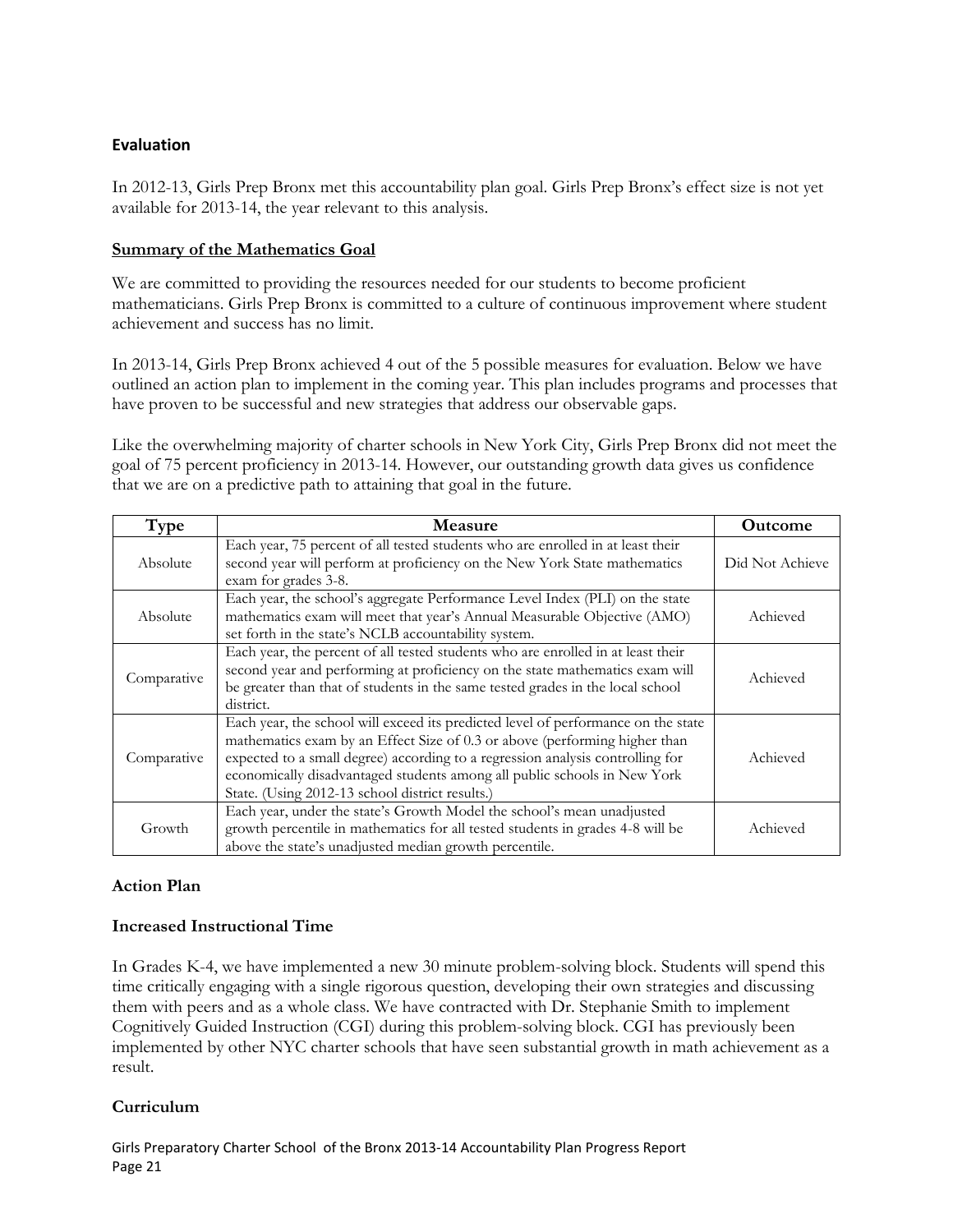In 2012-13, our network-wide data inquiry team established that students' lack of vocabulary and content knowledge impeded their ability to access complex texts. Accordingly, our three-year action plan calls for the creation of a vertically aligned, interdisciplinary curriculum with an increased emphasis on complex text and rich academic vocabulary. We believe that a curriculum that builds coherent knowledge from grade to grade through prolonged, scaffolded interaction with complex texts is in keeping with the Common Core shifts and will be a driver of future success.

The curriculum creation process will occur in phases over the next three years. The work will be led by network staff in collaboration with school-based staff. Our network team now includes a Chief Academic Officer and Director of Curriculum who will be supported by the Directors of Curriculum and Assessment at the school.

#### **Instruction**

The second key lever to drive academic improvement is to continue to refine our coaching and observation processes. This year, Girls Prep's full-time instructional leaders include an ELA coach, two math coaches, two Directors of Curriculum and Assessment, and our principals, who are our primary instructional leaders. All of these individuals will regularly observe teachers and provide instructional feedback. Grade team leaders will also conduct informal observations and peer observations. All observations will utilize the Danielson framework as our model of excellent teaching.

#### **Data & Assessment**

In the area of data analysis and action planning, we have created an interlocking structure of networkwide data inquiry teams to ensure that all forms of data are being used and triangulated effectively. Similar in nature to professional learning communities, grade-level data inquiry teams will be led by grade-team leaders, who will in turn sit on school-wide data inquiry teams led by the Directors of Curriculum and Assessment, who will in turn sit on a network-wide data inquiry team led by the network's Director of Data and Assessment. All of the network's Directors of Curriculum and Assessment will participate in monthly like-position meetings with the network staff in order to share best practices and engage in professional development.

Finally, the network will be piloting vertically aligned, CCSS-based writing rubrics in 2014-15 to ensure that expectations scaffold appropriately from year to year and that all students are held to the same level of rigor.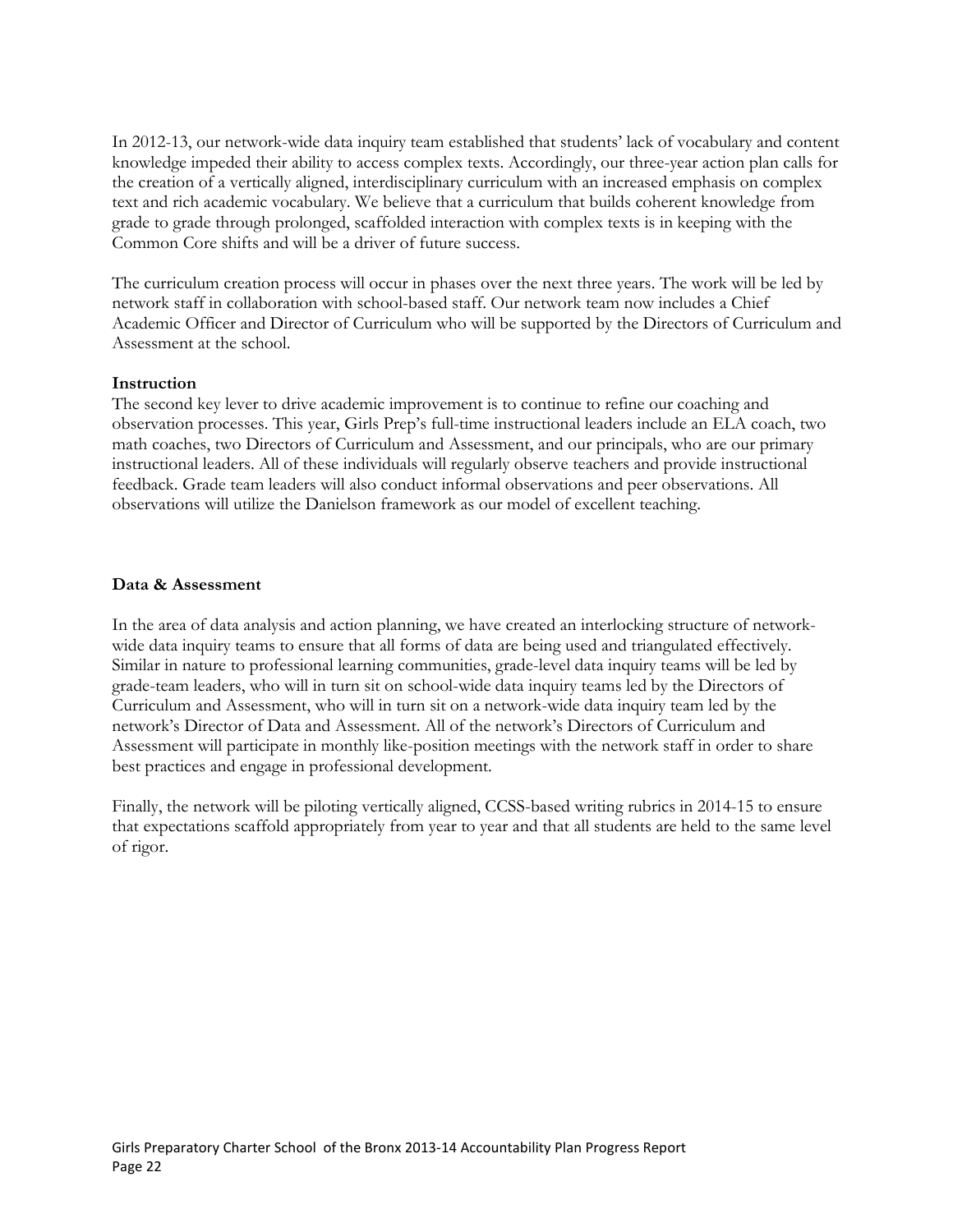#### **SCIENCE**

**Goal 3: Science** Girls Prep Bronx students will demonstrate proficiency relevant to achievement in science.

#### **Background**

Science at Girls Prep Bronx allows students to explore the world through a hands-on, inquiry based approach. Throughout their years in school students will study physical, life, and earth science. Science in kindergarten explores the physical properties of matter (solids) and the changes in plants and animals through the seasons. First grade students study animal diversity, properties of matter (solids and liquids), and the changes in weather through the seasons. In second grade, students use the scientific process to learn about the physics of motion, study properties of earth materials, and look at the symbiotic relationship of plants and animals.

As students move on to third grade, they build on their early childhood learning. Third grade students at Girls Prep Bronx complete an in-depth study of metric measurement and its role in quantifying observations on properties of matter. They explore energy through the physics of sound, construct simple machines (force and motion), and look at plant and animal adaptations (structures of life). In every grade, teachers integrate opportunities for students to read and write about the content, skills, and processes developed through their inquiry work. Teachers use Delta Education FOSS science and the state standards as the key resources in planning instruction.

#### **Goal 3: Absolute Measure**

Each year, 75 percent of all tested students enrolled in at least their second year will perform at proficiency on the New York State science examination.

#### **Method**

The school administered the New York State Testing Program science assessment to students in 4th grade in spring 2014. The school converted each student's raw score to a performance level and a gradespecific scaled score. The criterion for success on this measure requires students enrolled in at least their second year (defined as enrolled by BEDS day of the previous school year) to score at proficiency.

#### **Results**

85% of Girls Prep students enrolled in at least their second year were proficient on the NYS science examination.

|       | Percent of Students at Proficiency |                                  |                     |        |  |  |
|-------|------------------------------------|----------------------------------|---------------------|--------|--|--|
|       | <b>Charter School Students</b>     |                                  | District 8 Students |        |  |  |
| Grade |                                    | In At Least 2 <sup>nd</sup> Year | $(2012 - 13)$       |        |  |  |
|       | Percent                            | Number                           | Percent             | Number |  |  |
|       |                                    | Tested                           |                     | Tested |  |  |
|       | 81%                                | 63                               | 85%                 | 2,196  |  |  |
|       | N/A                                | N/A                              | N/A                 | N/A    |  |  |

#### **Charter School Performance on 2013-14 State Science Exam By All Students and Students Enrolled in At Least Their Second Year**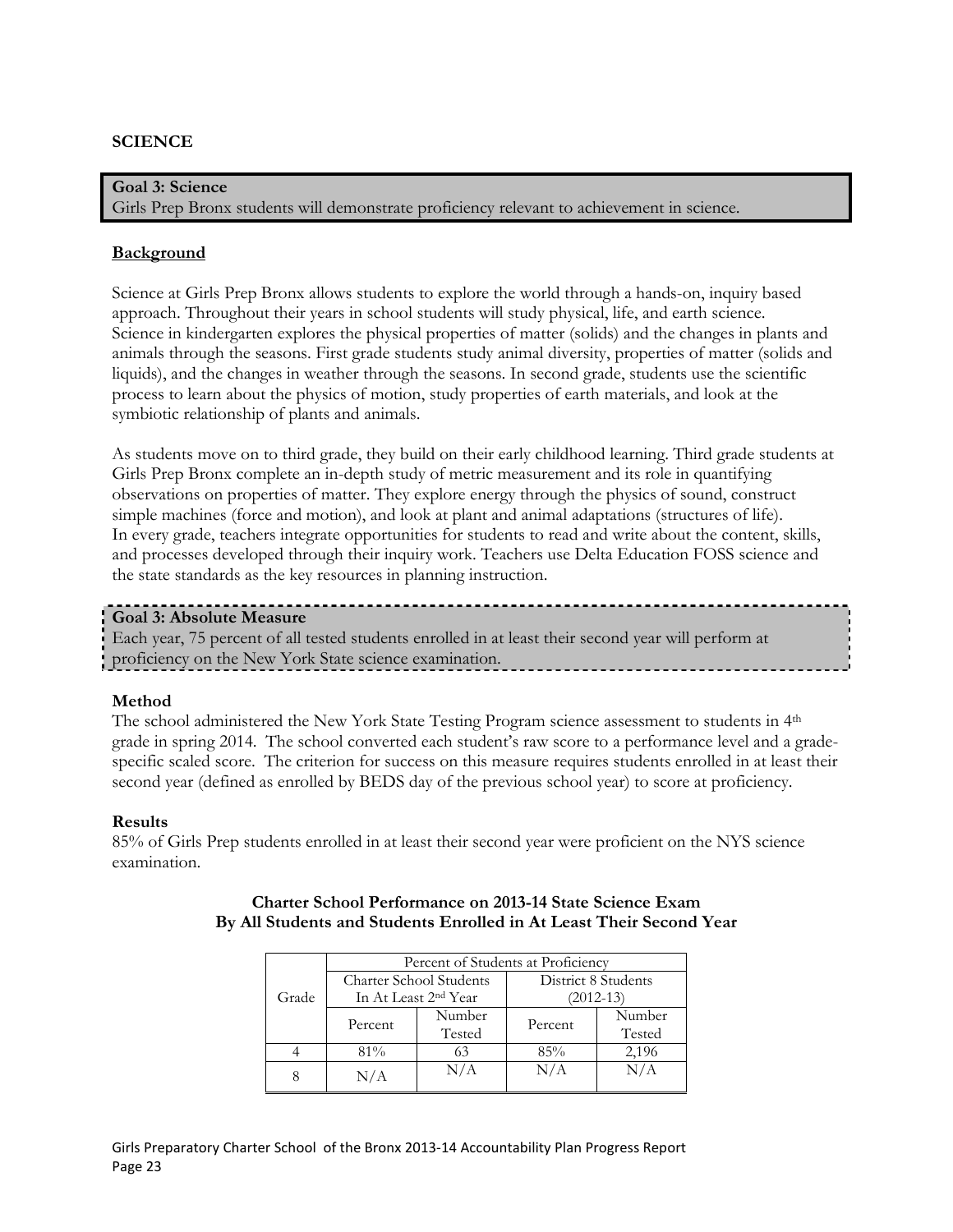## **Evaluation**

Girls Prep Bronx met this accountability plan goal.

#### **Additional Evidence**

Girls Prep Bronx has met this accountability goal in each year that its students have been eligible to take the Grade 4 science assessment. However, we are alarmed by the dip in scores between 2012-13 and 2013-14. We will be investigating the cause(s) of this relative decline and building action plans throughout 2014-15.

|       | Percent of Students Enrolled in At Least Their Second Year at |         |             |         |         |         |  |
|-------|---------------------------------------------------------------|---------|-------------|---------|---------|---------|--|
|       |                                                               |         | Proficiency |         |         |         |  |
| Grade |                                                               | 2011-12 |             | 2012-13 |         | 2013-14 |  |
|       | Percent                                                       | Number  | Percent     | Number  | Percent | Number  |  |
|       |                                                               | Tested  |             | Tested  |         | Tested  |  |
|       | N/A                                                           | N/A     | 98%         | 66      | 81%     | 63      |  |
| 8     | N/A                                                           | N/A     | N/A         | N/A     | N/A     | N/A     |  |
| All   | N/A                                                           | N/A     | 98%         | 66      | $81\%$  |         |  |

## **Science Performance by Grade Level and School Year**

## **Goal 3: Comparative Measure**

Each year, the percent of all tested students enrolled in at least their second year and performing at proficiency on the state science exam will be greater than that of all students in the same tested grades in the local school district.

#### **Method**

The school compares tested students enrolled in at least their second year to all tested students in the surrounding public school district. Comparisons are between the results for each grade in which the school had tested students in at least their second year and the results for the respective grades in the local school district.

#### **Results**

Students enrolled in at least their second year at Girls Prep Bronx performed slightly lower than those in their host district, District 8.

|       |                                  |        | Percent of Students at Proficiency |        |  |
|-------|----------------------------------|--------|------------------------------------|--------|--|
|       | Charter School Students          |        | District 8 Students                |        |  |
| Grade | In At Least 2 <sup>nd</sup> Year |        | $(2012 - 13)$                      |        |  |
|       |                                  | Number |                                    | Number |  |
|       | Percent                          | Tested | Percent                            | Tested |  |
|       | 81%                              | 63     | 85%                                | 2,196  |  |
|       |                                  |        |                                    |        |  |

#### **2013-14 State Science Exam Charter School and District Performance by Grade Level**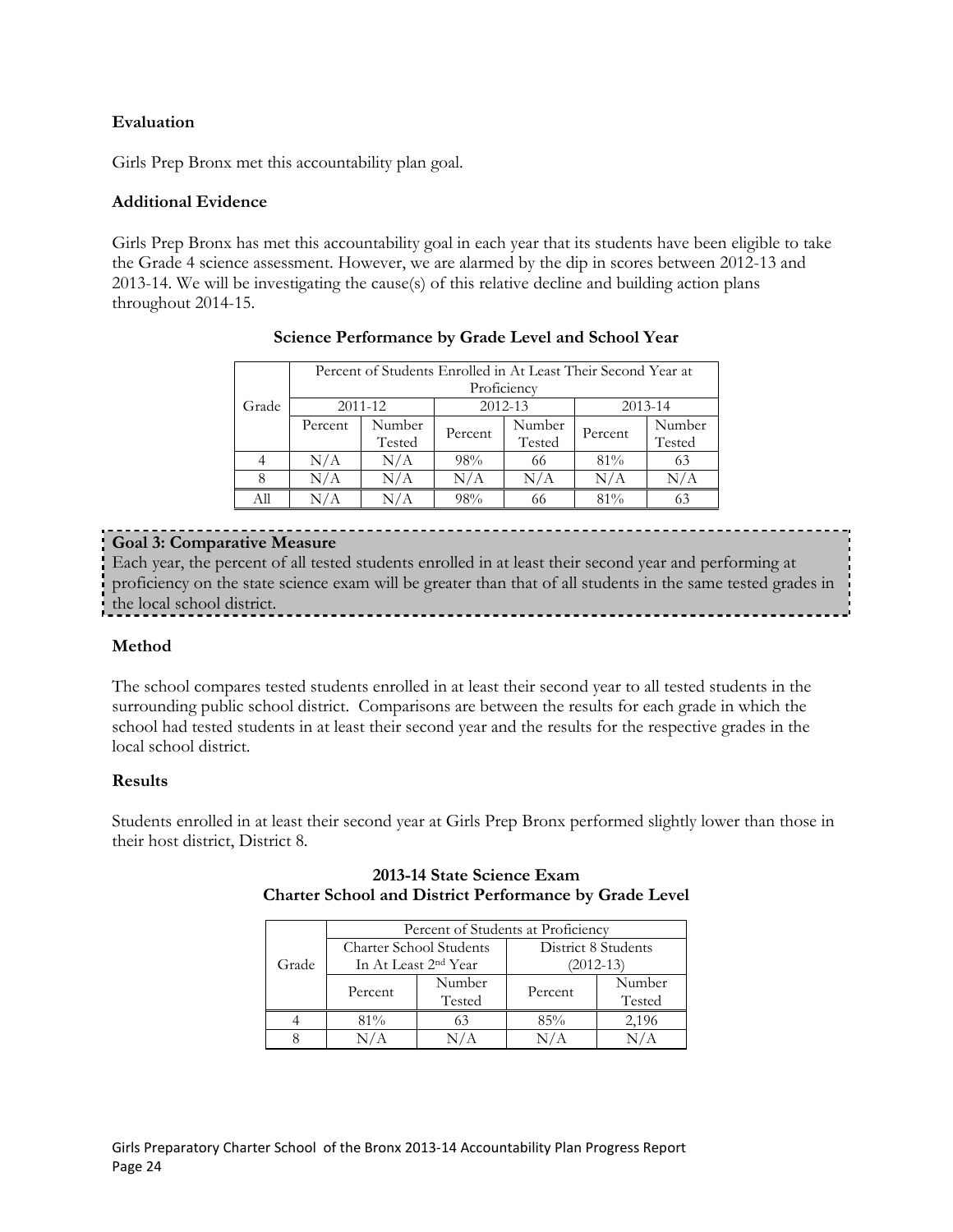#### **Evaluation**

Girls Prep Bronx did not meet the accountability measure requiring that students who are enrolled in at least their second year and performing at proficiency on the state science exam to be greater than that of all students in the same tested grades in the local school district. We are investigating the cause(s) of this decline and expend to see serious growth in this area in 2014-15.

#### **Additional Evidence**

Girls Prep met this accountability goal in the one year of the accountability period prior to 2013-14.

| Grade | Percent of Charter School Students at Proficiency and Enrolled in At Least their<br>Second Year Compared to Local District Students |          |         |          |         |             |  |
|-------|-------------------------------------------------------------------------------------------------------------------------------------|----------|---------|----------|---------|-------------|--|
|       |                                                                                                                                     | 2011-12  |         | 2012-13  |         | $2013 - 14$ |  |
|       | Charter                                                                                                                             | Local    | Charter | Local    | Charter | Local       |  |
|       | School                                                                                                                              | District | School  | District | School  | District    |  |
|       | N/A                                                                                                                                 | N/A      | 98%     | 85%      | $81\%$  | N/A         |  |
|       | N/A                                                                                                                                 | N/A      | N/A     | N/A      | N/A     | N/A         |  |
|       |                                                                                                                                     |          | 98%     | 85%      | $81\%$  |             |  |

#### **Science Performance of Charter School and Local District by Grade Level and School Year**

## **Summary of the Science Goal**

GPCSNY met one out of two science goals in 2013-14. Although our performance was relatively strong, we are not satisfied with our results, and will seek to enhance our instructional program to improve them in 2014-15

| Type        | <b>Measure</b>                                                                                                                                                                                                                                  | <b>Outcome</b>  |
|-------------|-------------------------------------------------------------------------------------------------------------------------------------------------------------------------------------------------------------------------------------------------|-----------------|
| Absolute    | Each year, 75 percent of all tested students enrolled in at least<br>their second year will perform at proficiency on the New York<br>State examination.                                                                                        | Achieved        |
| Comparative | Each year, the percent of all tested students enrolled in at least<br>their second year and performing at proficiency on the state<br>exam will be greater than that of all students in the same tested<br>grades in the local school district. | Did Not Achieve |

## **Action Plan**

We will be looking critically at the alignment of our science curriculum to the Grade 4 NYS science test. Although we are confident that our curriculum covers all of the material necessary to succeed on the Grade 4 NYS science test, certain content areas may not receive appropriate emphasis or be taught in the appropriate sequence. We will seek to uncover and remedy any gaps in 2014-15.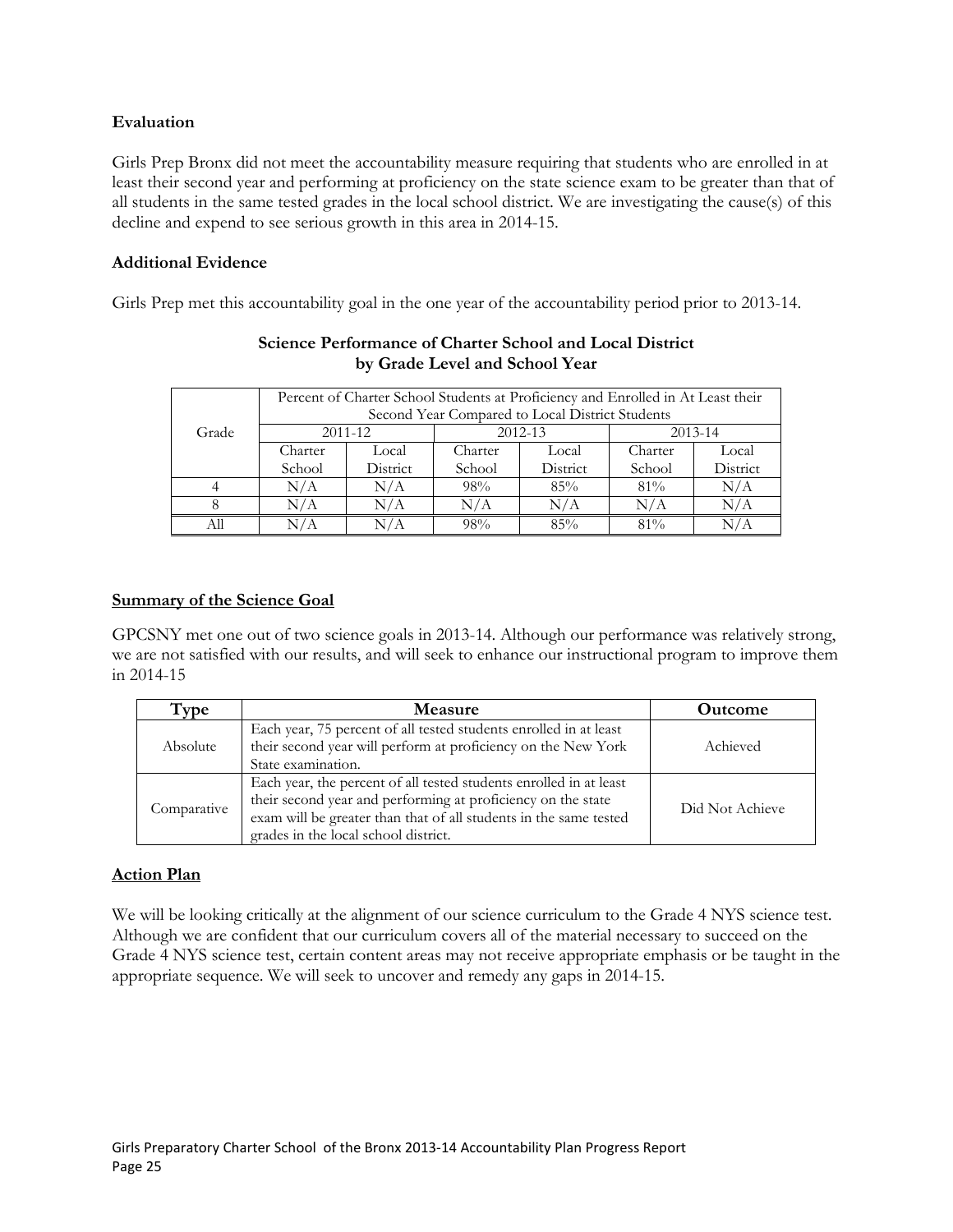## **NCLB**

#### **Goal 4: NCLB**

The school will be in Good Standing each year.

#### **Goal 4: Absolute Measure**

Under the state's NCLB accountability system, the school's Accountability Status is in good standing: the state has not identified the school as a Focus School nor determined that it has met the criteria to be identified as a local-assistance-plan school.

#### **Method**

Since *all* students are expected to meet the state's learning standards, the federal No Child Left Behind legislation stipulates that various sub-populations and demographic categories of students among all tested students must meet state proficiency standards. New York, like all states, established a system for making these determinations for its public schools. Each year the state issues School Report Cards. The report cards indicate each school's status under the state's No Child Left Behind (NCLB) accountability system.

#### **Results**

For the 2012-13 school year Girls Prep Bronx was in Good Standing.

#### **Evaluation**

Girls Prep Bronx met this accountability goal.

| <b>NCLB</b> Status by Year |               |  |  |  |
|----------------------------|---------------|--|--|--|
| Year                       | <b>Status</b> |  |  |  |
| $2011 - 12$                | Good Standing |  |  |  |
| $2012 - 13$                | Good Standing |  |  |  |
| $2013 - 14$                |               |  |  |  |

#### **Additional Evidence**

Girls Prep Bronx has been in good standing for each year of the Accountability Period.